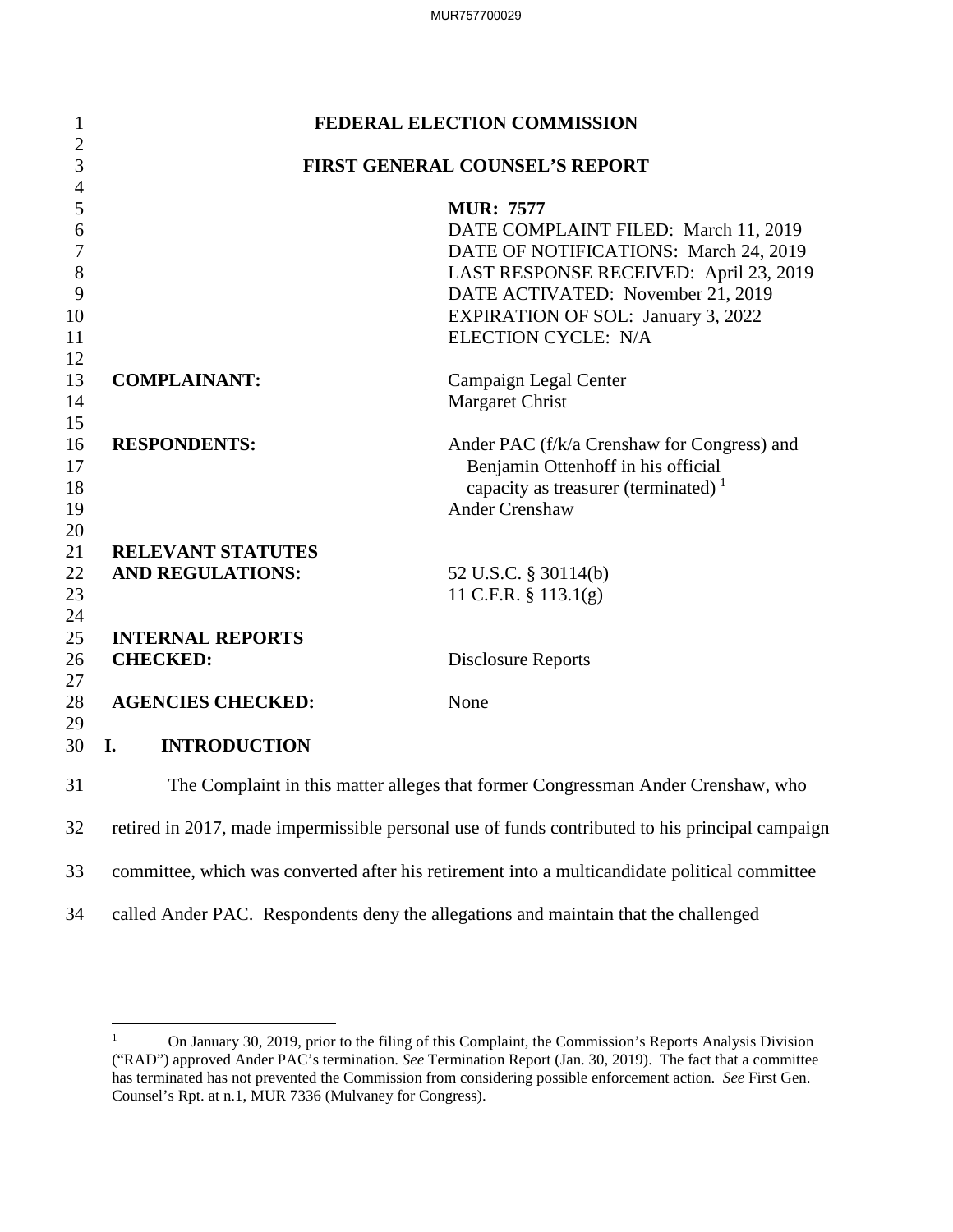MUR 7577 (Ander PAC, *et al.*) First General Counsel's Report Page 2 of 16

1 disbursements were for legitimate events related to the business of either Crenshaw's principal 2 campaign committee or Ander PAC.

3 Based on the allegations of the Complaint, the Response, and the available information, it 4 appears that Crenshaw converted some campaign funds to personal use by spending on travel 5 and meals that were unrelated to the business of Ander PAC. Accordingly, we recommend that 6 the Commission find reason to believe that Ander PAC and Benjamin Ottenhoff in his official 7 capacity as treasurer ("Ander PAC") and Crenshaw violated 52 U.S.C. § 30114(b).

8 **II. FACTUAL BACKGROUND**

9 Ander Crenshaw represented Florida's 4th District in the U.S. House of Representatives

10 from 2001 until 2017, during which time his principal campaign committee was called Crenshaw

for Congress.[2](#page-1-0) 11 In January 2017, following the congressman's retirement, Crenshaw for

12 Congress wound up its official activities, which included hosting thank-you events for supporters

1[3](#page-1-1) and paying for administrative expenses, such as cell phone charges and credit card fees.<sup>3</sup>

14 On February 1, 2017, Crenshaw for Congress converted to a multicandidate PAC,

15 changing its name to Ander PAC.<sup>4</sup> Ander PAC's disclosure reports indicate that between

16 February 2017 and January 14, 2019 — when it filed for termination — the PAC raised \$450 in

17 contributions and made \$62,317.84 in disbursements.

- 18 The Complaint alleges that Ander PAC made a series of disbursements in 2017 and 2018
- 

19 that were for personal use because, among other things, Ander PAC reported virtually no receipts

<span id="page-1-2"></span>4 *Id*.

<span id="page-1-0"></span> $\frac{1}{2}$ Resp. at 2 (Apr. 23, 2019).

<span id="page-1-1"></span><sup>3</sup> *See id*.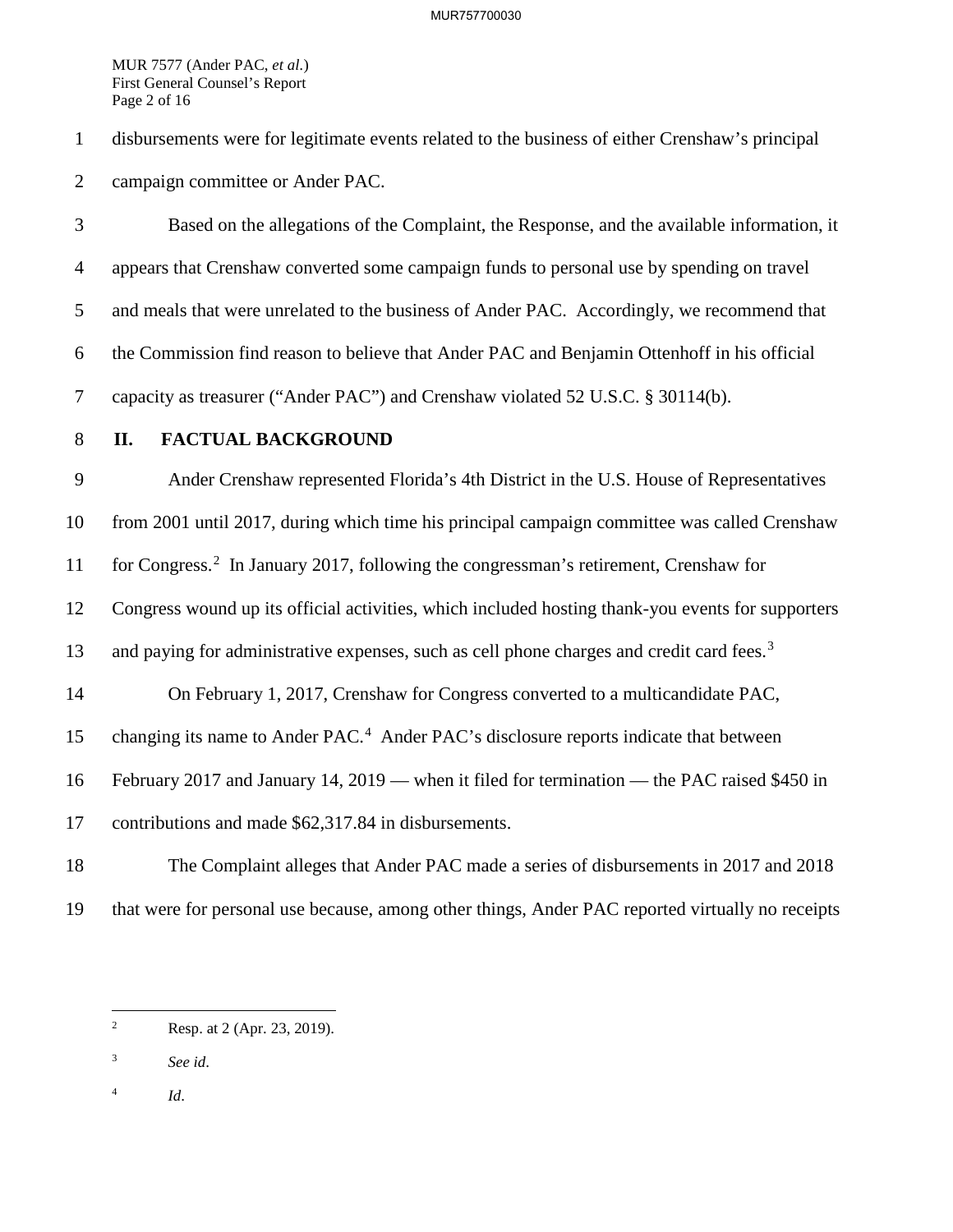MUR 7577 (Ander PAC, *et al.*) First General Counsel's Report Page 3 of 16

- in this period,<sup>[5](#page-2-0)</sup> and, therefore, could not have been making the expenditures for fundraising
- 2 purposes. The Complaint specifically calls attention to disbursements totaling over \$31,000 for
- food, travel, and phone service, which are listed in the table below.[6](#page-2-1) 3

| Mid-Year Report 2017       |                                             |                                           |            |
|----------------------------|---------------------------------------------|-------------------------------------------|------------|
| Total Receipts: \$2,450.00 |                                             | Total Disbursements: \$25,690.50          |            |
| Date                       | Recipient                                   | Purpose                                   | Amount     |
| 1/18/2017                  | AT&T                                        | PHONE SERVICE                             | \$589.85   |
| 1/18/2017                  | <b>AVIS RENTAL CAR</b>                      | <b>TRAVEL</b>                             | \$506.78   |
| 1/18/2017                  | <b>DELTA AIRLINES</b>                       | <b>TRAVEL</b>                             | \$251.20   |
| 1/18/2017                  | <b>III FORKS</b>                            | <b>CATERING/FACILITY</b><br><b>RENTAL</b> | \$978.18   |
| 1/18/2017                  | <b>RIVERSIDE LIQUORS</b>                    | <b>CATERING</b>                           | \$951.44   |
| 1/18/2017                  | <b>SCHNEIDERS OF</b><br><b>CAPITOL HILL</b> | <b>FOOD/BEVERAGE</b>                      | \$518.23   |
| 1/18/2017                  | <b>SI SMITHSONIAN</b>                       | <b>SUBSCRIPTION</b>                       | \$202.85   |
| 1/18/2017                  | <b>ST. CECILIA</b>                          | <b>FOOD/BEVERAGE</b>                      | \$271.94   |
| 1/18/2017                  | THE ITALIAN STORE                           | <b>FOOD/BEVERAGE</b>                      | \$356.17   |
| 1/18/2017                  | YEAMANS HALL CLUB                           | <b>TRAVEL</b>                             | \$1,052.15 |
| 2/27/2017                  | AT&T                                        | PHONE SERVICE                             | \$569.04   |
| 3/24/2017                  | AT&T                                        | PHONE SERVICE                             | \$1,215.83 |
| 4/24/2017                  | AT&T                                        | PHONE SERVICE                             | \$83.82    |
| 5/25/2017                  | AT&T                                        | PHONE SERVICE                             | \$399.26   |

 $\frac{1}{5}$ Compl. at 2-6 (Mar. 11, 2019).

<span id="page-2-1"></span><span id="page-2-0"></span>6 *Id*.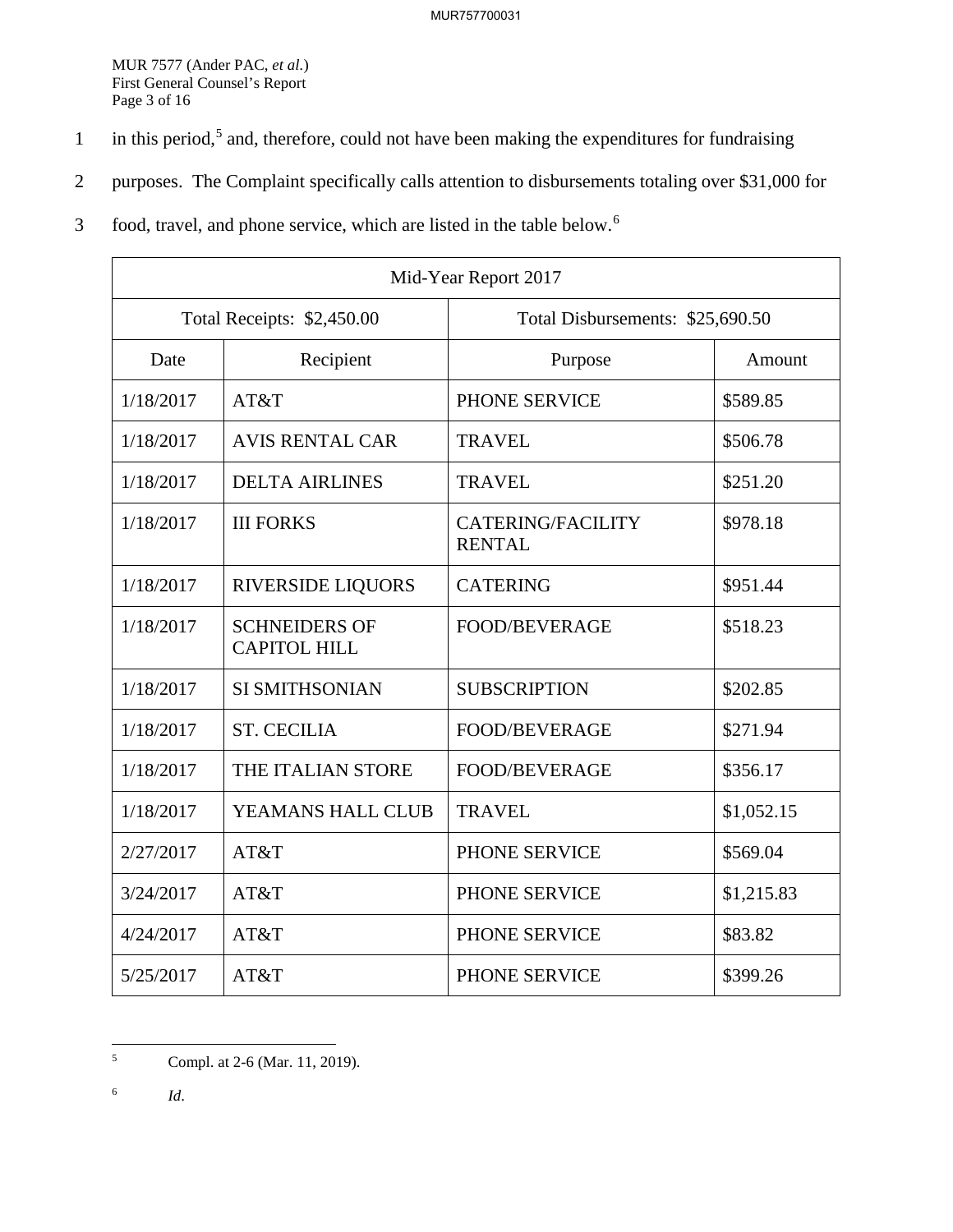MUR 7577 (Ander PAC, *et al.*) First General Counsel's Report Page 4 of 16

| 6/27/2017  | AT&T                      | PHONE SERVICE                            | \$220.04   |
|------------|---------------------------|------------------------------------------|------------|
| 6/27/2017  | <b>CAPITOL HILL CLUB</b>  | <b>FOOD/BEVERAGE</b>                     | \$412.00   |
| 2/13/2017  | AT&T                      | PHONE SERVICE                            | \$163.22   |
| 3/14/2017  | AT&T                      | PHONE SERVICE                            | \$163.51   |
|            |                           | Year-End Report 2017                     |            |
|            | Total Receipts: \$0       | Total Disbursements: \$6,992.40          |            |
| Date       | Recipient                 | Purpose                                  | Amount     |
| 7/24/2017  | AT&T                      | PHONE SERVICE                            | \$217.65   |
| 8/24/2017  | AT&T                      | PHONE SERVICE                            | \$219.96   |
| 9/26/2017  | <b>EZ AIRPORT SHUTTLE</b> | <b>TRAVEL</b>                            | \$55.00    |
| 10/18/2017 | AT&T                      | PHONE SERVICE                            | \$594.33   |
| 10/18/2017 | <b>AMERICAN EXPRESS</b>   | <b>ANNUAL FEE</b>                        | \$225.00   |
| 12/12/2017 | AT&T                      | PHONE SERVICE                            | \$217.96   |
| 12/12/2017 | <b>EZ AIRPORT SHUTTLE</b> | <b>TRAVEL</b>                            | \$55.00    |
| 12/11/2017 | <b>APPLE STORE</b>        | <b>PHONE</b><br><b>EQUIPMENT/SERVICE</b> | \$2,884.72 |
|            |                           | <b>April Quarterly Report 2018</b>       |            |
|            | Total Receipts: \$0       | Total Disbursements: \$3,223.69          |            |
| Date       | Recipient                 | Purpose                                  | Amount     |
| 1/22/2018  | AT&T                      | PHONE SERVICE                            | \$452.67   |
| 1/22/2018  | <b>RIVER &amp; POST</b>   | <b>FOOD/BEVERAGE</b>                     | \$452.67   |
| 2/20/2018  | AT&T                      | PHONE SERVICE                            | \$898.98   |
| 2/20/2018  | <b>EZ AIRPORT SHUTTLE</b> | <b>TRAVEL</b>                            | \$220.00   |
| 3/22/2018  | <b>EZ AIRPORT SHUTTLE</b> | <b>TRAVEL</b>                            | \$110.00   |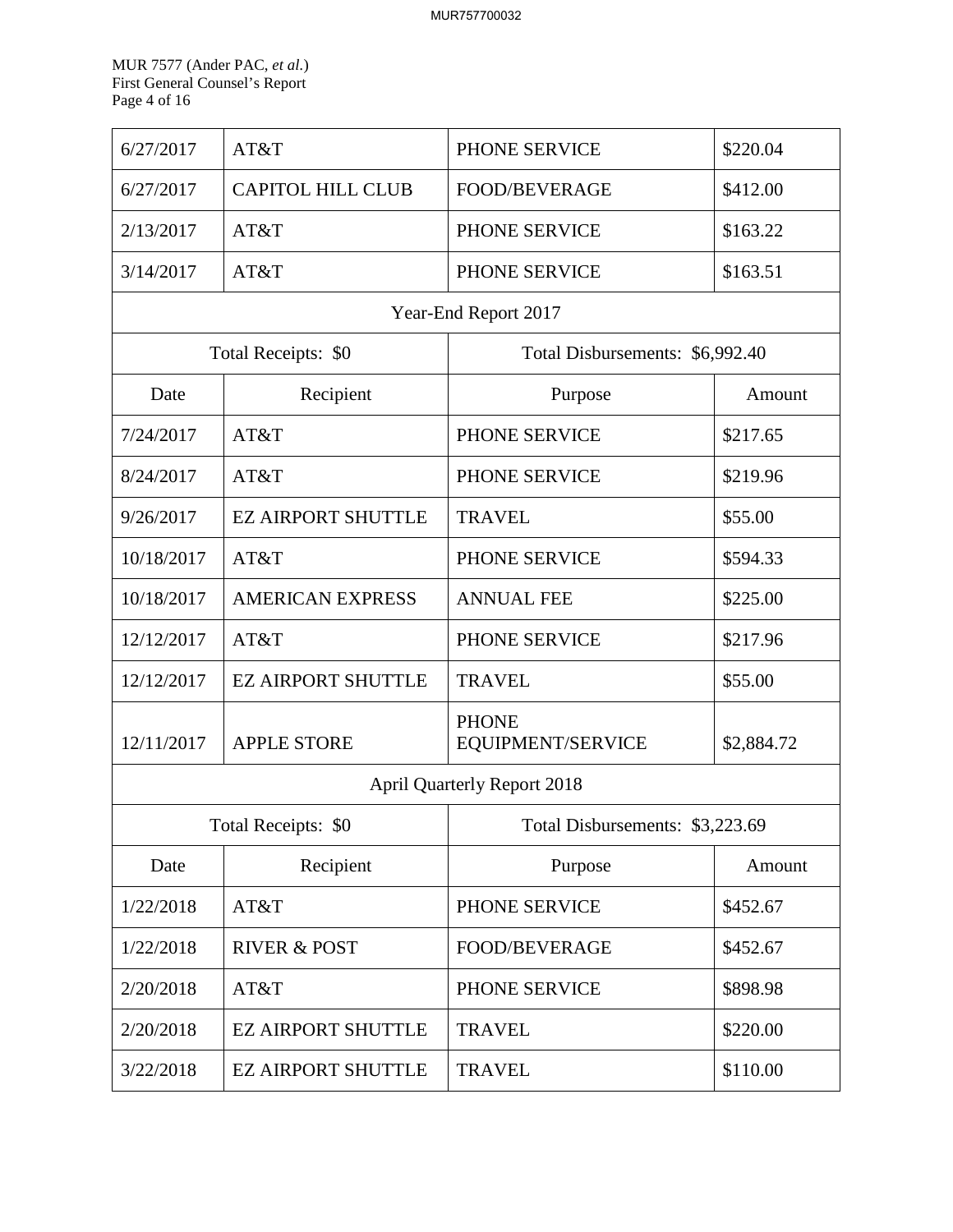MUR 7577 (Ander PAC, *et al.*) First General Counsel's Report Page 5 of 16

| 3/22/2018           | AT&T                     | PHONE SERVICE                        | \$378.23   |
|---------------------|--------------------------|--------------------------------------|------------|
| 2/10/2018           | <b>CAPITOL HILL CLUB</b> | <b>FOOD/BEVERAGE</b>                 | \$251.12   |
|                     |                          | <b>July Quarterly Report 2018</b>    |            |
|                     | Total Receipts: \$0      | Total Disbursements: \$7,130.38      |            |
| Date                | Recipient                | Purpose                              | Amount     |
| 5/24/2018           | AT&T                     | PHONE SERVICE                        | \$373.83   |
| 6/24/2018           | <b>CAPITOL HILL CLUB</b> | <b>DUES</b>                          | \$450.00   |
| 6/24/2018           | AT&T                     | PHONE SERVICE                        | \$220.01   |
|                     |                          | <b>October Quarterly Report 2018</b> |            |
|                     | Total Receipts: \$0      | Total Disbursements: \$3,176.83      |            |
| Date                | Recipient                | Purpose                              | Amount     |
| 7/24/2018           | AT&T                     | PHONE SERVICE                        | \$462.19   |
| 8/30/2018           | <b>FOUR SEASONS</b>      | <b>TRAVEL</b>                        | \$556.88   |
| 8/30/2018           | <b>AMERICAN AIRLINES</b> | <b>TRAVEL</b>                        | \$923.35   |
| 8/30/2018           | AT&T                     | PHONE SERVICE                        | \$193.95   |
| 8/30/2018           | <b>VILLAGE HOTEL</b>     | <b>TRAVEL</b>                        | \$1,010.89 |
| 9/11/2018           | <b>BROADMOOR HOTEL</b>   | <b>TRAVEL</b>                        | \$1,091.90 |
| 9/11/2018           | AT&T                     | PHONE SERVICE                        | \$374.22   |
|                     |                          | Pre-General Report 2018              |            |
| Total Receipts: \$0 |                          | Total Disbursements: \$12,071.35     |            |
| Date                | Recipient                | Purpose                              | Amount     |
| 10/15/2018          | AT&T                     | PHONE SERVICE                        | \$392.07   |
| 10/15/2018          | <b>FOUR SEASONS</b>      | <b>TRAVEL</b>                        | \$2,770.26 |
| 10/15/2018          | <b>AMERICAN EXPRESS</b>  | <b>RENEWAL FEE</b>                   | \$225.00   |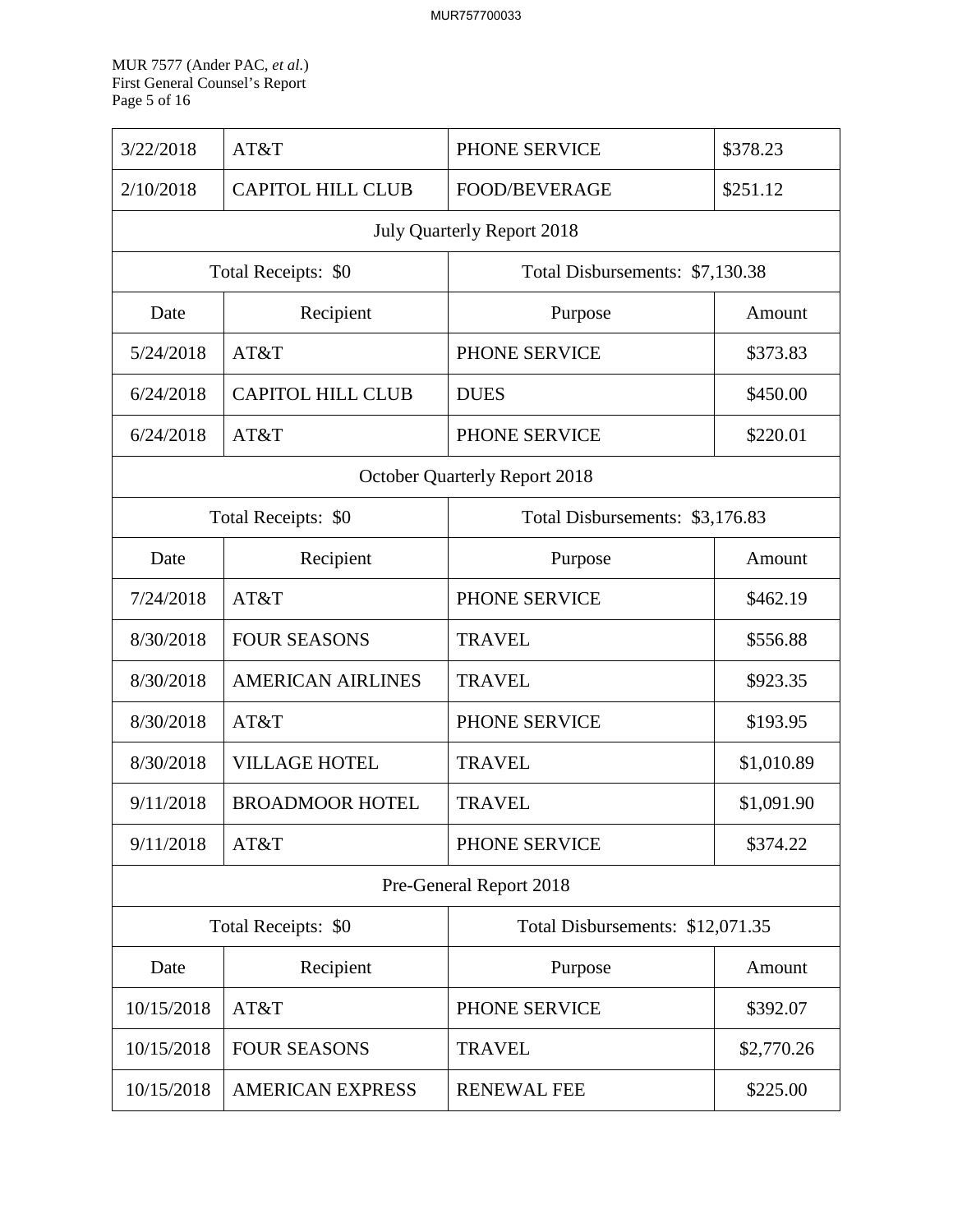MUR 7577 (Ander PAC, *et al.*) First General Counsel's Report Page 6 of 16

| 10/15/2018          | <b>WALT DISNEY WORLD</b><br><b>SERVICES</b> | <b>TRAVEL</b>                             | \$2,440.00 |
|---------------------|---------------------------------------------|-------------------------------------------|------------|
|                     |                                             | Post-General Report 2018                  |            |
|                     | Total Receipts: \$0                         | Total Disbursements: \$1,186.29           |            |
| Date                | Recipient                                   | Purpose                                   | Amount     |
| 11/22/2018          | <b>SAN LORENZO</b>                          | <b>FOOD/BEVERAGE</b>                      | \$233.60   |
| 11/22/2018          | <b>THE LINE</b>                             | <b>FOOD/BEVERAGE</b>                      | \$350.40   |
| 11/22/2018          | <b>GATE HOSPITALITY</b><br><b>GROUP</b>     | <b>TRAVEL</b>                             | \$391.61   |
|                     |                                             | <b>Termination Report</b>                 |            |
| Total Receipts: \$0 |                                             | Total Disbursements: \$2,846.40           |            |
| Date                | Recipient                                   | Purpose                                   | Amount     |
| 12/6/2018           | <b>CAPITOL HILL CLUB</b>                    | <b>TRAVEL</b>                             | \$25.00    |
| 12/6/2018           | <b>BISTRO BIS</b>                           | <b>CATERING/FACILITY</b><br><b>RENTAL</b> | \$1,396.40 |
| 12/6/2018           | <b>CROSBY OTTENHOFF</b><br><b>GROUP</b>     | <b>COMPLIANCE CONSULTING</b>              | \$1,425.00 |

1

2 In a footnote, the Complaint also alleges that certain travel and meal expenditures made

3 while Crenshaw was still an officeholder might also constitute personal use because Crenshaw

4 for Congress failed to raise any money in the same time period.<sup>[7](#page-5-0)</sup> Those expenses are:

<span id="page-5-0"></span><sup>-&</sup>lt;br>7 *Id.* at n.1. The Complaint notes that Crenshaw for Congress categorized \$38,490 in expenditures for fundraising despite the fact that the committee did not raise any money in this time period. *Id*. The majority of those expenses appear to be a single payment of \$22,507 on November 16, 2016, to Kyle House Group, LLC in Washington, DC.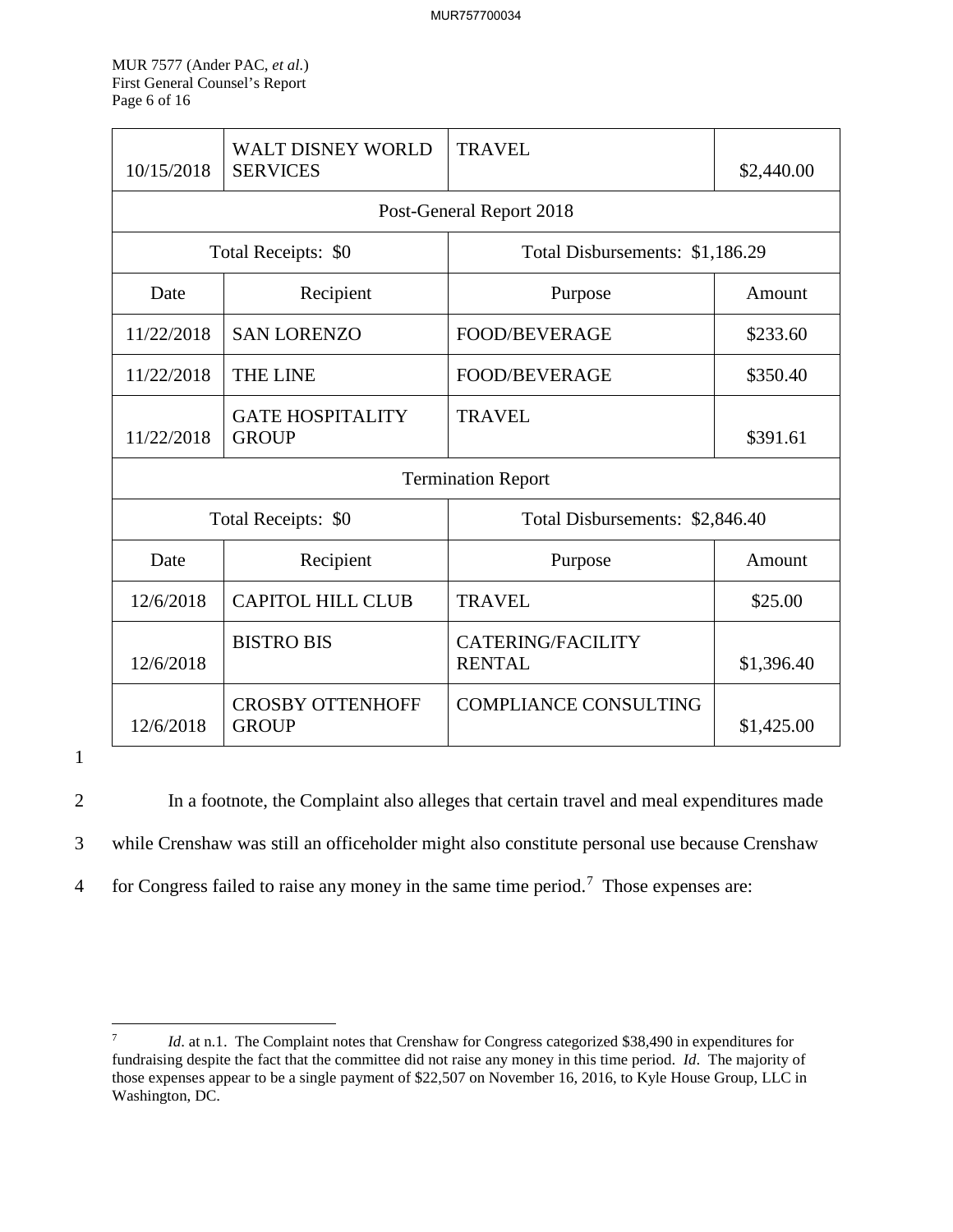MUR 7577 (Ander PAC, *et al.*) First General Counsel's Report Page 7 of 16

| October Quarterly 2016 |                                                      |                                   |            |  |
|------------------------|------------------------------------------------------|-----------------------------------|------------|--|
| Total Receipts: \$0    |                                                      | Total Disbursements: \$100,980.63 |            |  |
| Date                   | Recipient                                            | Purpose                           | Amount     |  |
| 8/19/2016              | <b>HAMMOCK BEACH</b><br><b>LODGE</b>                 | <b>TRAVEL</b>                     | \$828.38   |  |
| 9/23/2016              | <b>HAMMOCK BEACH</b><br><b>LODGE</b>                 | <b>TRAVEL</b>                     | \$3,612.98 |  |
| 9/23/2016              | <b>BROADMOOR HOTEL</b>                               | <b>TRAVEL</b>                     | \$2,690.53 |  |
|                        | Year-End Report 2016                                 |                                   |            |  |
|                        | Total Receipts: \$0                                  | Total Disbursements: \$79,784.99  |            |  |
| Date                   | Recipient                                            | Purpose                           | Amount     |  |
| 11/6/2016              | <b>HYATT REGENCY</b><br><b>JACKSONVILLE</b>          | <b>TRAVEL</b>                     | \$1,699.96 |  |
| 9/21/2016              | <b>GRAMERCY PARK</b><br><b>HOTEL</b>                 | <b>TRAVEL</b>                     | \$2,411.54 |  |
| 9/29/2016              | <b>TRUMP</b><br><b>INTERNATIONAL</b><br><b>HOTEL</b> | <b>TRAVEL</b>                     | \$1,990.68 |  |

1 The Response denies converting any funds to personal use and sets forth a brief 2 explanation for most of the expenses.<sup>[8](#page-6-0)</sup> The Response contends generally that Ander PAC 3 "operated like any other nonconnected committee. It solicited and received donations. It made 4 contributions to candidates. It paid for general PAC operating expenses. It paid for meals, 5 travel, and other costs associated with attending or hosting events."<sup>[9](#page-6-1)</sup> More specifically, it claims 6 that:

<span id="page-6-1"></span>9 *Id*. at 2.

<span id="page-6-0"></span> $\overline{a}$ 8 Resp. at 3-4.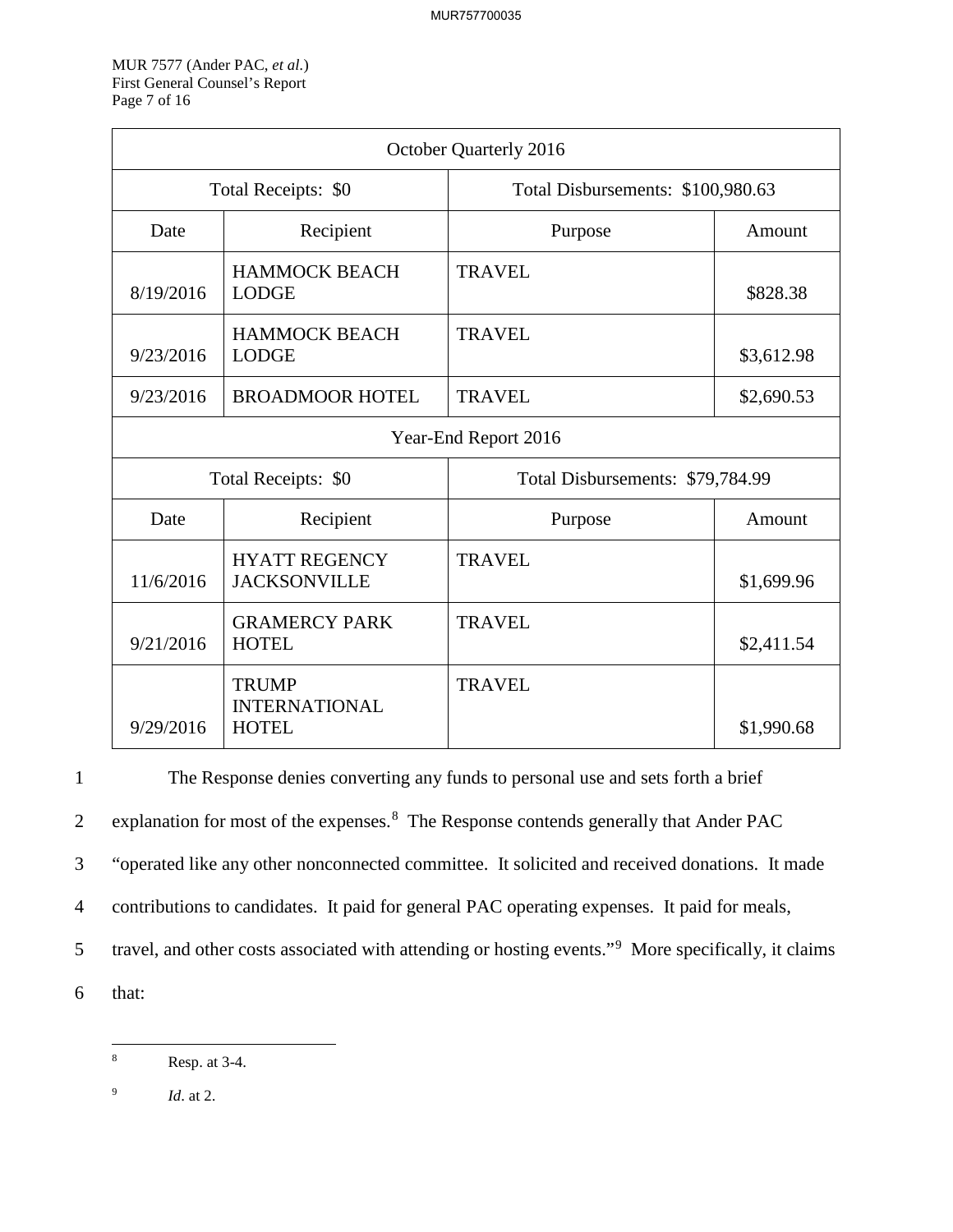#### MUR757700036

MUR 7577 (Ander PAC, *et al.*) First General Counsel's Report Page 8 of 16

| $\mathbf{1}$<br>$\overline{2}$<br>3 | The January 2017 food and beverage disbursements were for "thank you events for<br>campaign supporters" and all other meal expenses were for meals at which Ander<br>PAC business was discussed. <sup>10</sup>                                                                                                                                                                                  |
|-------------------------------------|-------------------------------------------------------------------------------------------------------------------------------------------------------------------------------------------------------------------------------------------------------------------------------------------------------------------------------------------------------------------------------------------------|
| $\overline{4}$<br>5                 | The January 2017 travel expenses were for campaign staff to wind down the<br>$\bullet$<br>committee. <sup>11</sup>                                                                                                                                                                                                                                                                              |
| 6<br>$\tau$<br>8<br>9<br>10         | The August 30 and September 11, 2018, expenses for travel were "related to the<br>attendance at Rep. Jerry Moran and Rep. Patrick McHenry events, and ANDER PAC<br>made contributions at both events." <sup>12</sup> Likewise, the October 15, 2018, expenses for<br>travel were for "attendance at a Rep. Kay Granger event, and ANDER PAC made a<br>contribution at the event." <sup>13</sup> |
| 11                                  | In addition, Crenshaw submitted an affidavit declaring that he had reviewed the alleged improper                                                                                                                                                                                                                                                                                                |
| 12                                  | disbursements and "based on my personal knowledge of the expenditures, believe each                                                                                                                                                                                                                                                                                                             |
| 13                                  | expenditure was related to Crenshaw for Congress and/or ANDER PAC activities and was                                                                                                                                                                                                                                                                                                            |
| 14                                  | permissible under the Act." <sup>14</sup> The Response does not specifically address the Complaint's                                                                                                                                                                                                                                                                                            |
| 15                                  | allegation regarding the expenditures made while Crenshaw was still in office.                                                                                                                                                                                                                                                                                                                  |
| 16                                  | Ш.<br><b>LEGAL ANALYSIS</b>                                                                                                                                                                                                                                                                                                                                                                     |
| 17                                  | <b>Legal Standard</b><br>A.                                                                                                                                                                                                                                                                                                                                                                     |
| 18                                  | Under the Federal Election Campaign Act of 1971, as amended (the "Act"), a                                                                                                                                                                                                                                                                                                                      |
| 19                                  | contribution accepted by a candidate may be used for, <i>inter alia</i> , "otherwise authorized                                                                                                                                                                                                                                                                                                 |
| 20                                  | expenditures in connection with the campaign for Federal office of the candidate." <sup>15</sup> However, a                                                                                                                                                                                                                                                                                     |

- <span id="page-7-2"></span>12 *Id*.
- <span id="page-7-3"></span>13 *Id*.

<span id="page-7-0"></span> $10\,$ *Id.* at 4.

<span id="page-7-1"></span><sup>11</sup> *Id*.

<span id="page-7-4"></span><sup>14</sup> *Id*. Attach. ¶¶ 5-12.

<span id="page-7-5"></span><sup>15 52</sup> U.S.C. § 30114(a).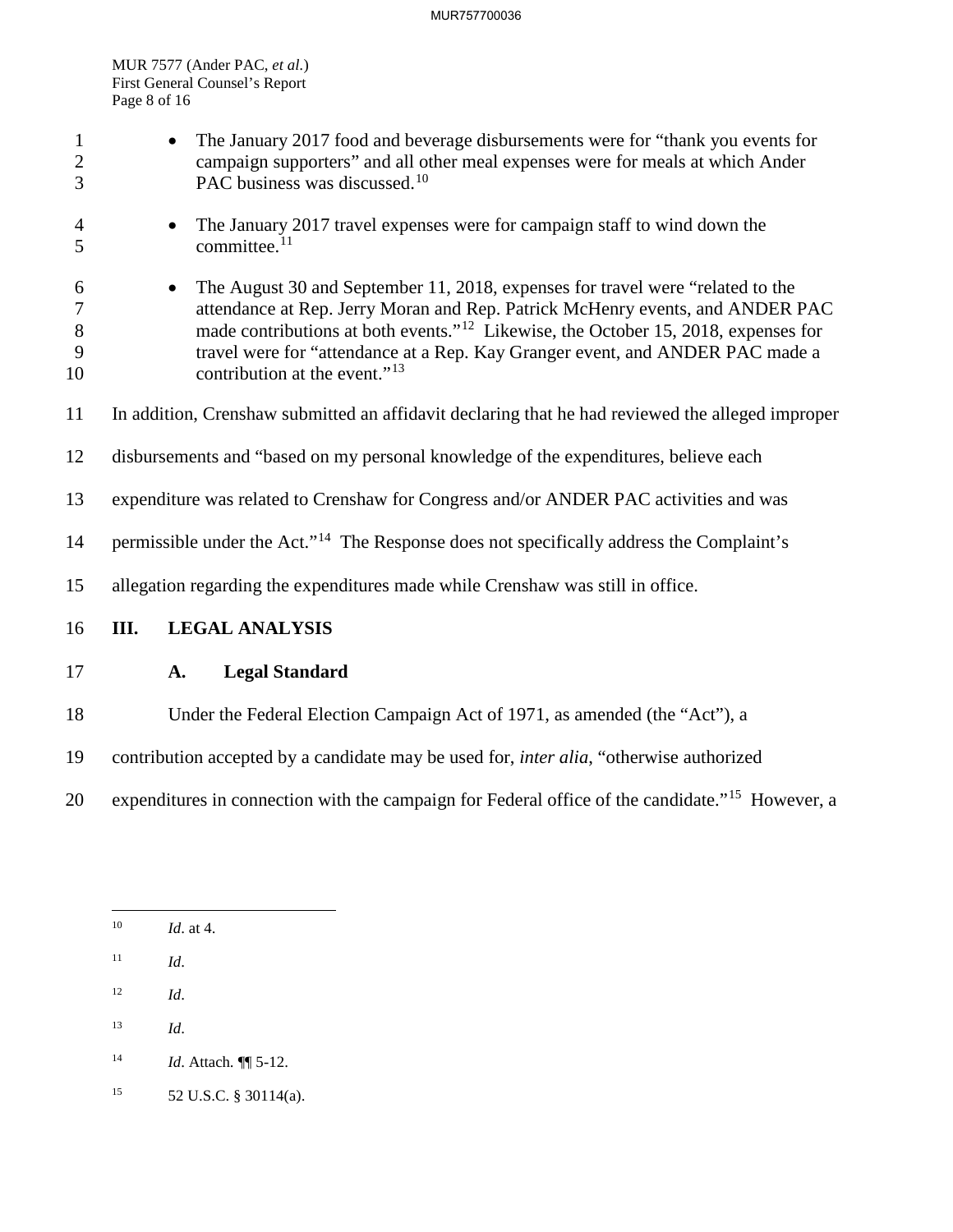#### MUR757700037

MUR 7577 (Ander PAC, *et al.*) First General Counsel's Report Page 9 of 16

1 contribution to a candidate shall not be converted by any person to "personal use."<sup>[16](#page-8-0)</sup> "Personal" 2 use" means any use of funds in a campaign account of a present or former candidate to fulfill a 3 commitment, obligation, or expense of any person that would exist irrespective of the 4 candidate's campaign or duties as a Federal officeholder.<sup>[17](#page-8-1)</sup> The Commission's regulations 5 include a non-exhaustive list of personal uses of campaign funds, including household food  $6$  items, clothing, mortgage, and utility payments.<sup>[18](#page-8-2)</sup> The Commission evaluates other expenses, 7 such as travel, meal, and legal expenses on a case-by-case basis by applying the "irrespective 8 test" to determine whether a personal use violation has occurred.<sup>[19](#page-8-3)</sup> 9 In addition, the Commission's regulations include a list of permissible non-campaign 10 related expenses, including ordinary and necessary expenses incurred in connection with the 11 recipient's duties as a federal officeholder, travel costs associated with *bona fide* official duties 12 such as speaking engagements, the cost of winding down an office for a period of six months 13 after leaving office, and for any other lawful purpose, unless such use is "personal use."<sup>[20](#page-8-4)</sup> 14 In Advisory Opinion 2004-03 (Dooley for the Valley), the Commission concluded that a 15 former officeholder may convert a principal campaign committee to a multicandidate committee, 16 but "[t]he funds received by the Committee when it was a principal campaign committee . . .

 $\overline{a}$ 

<span id="page-8-3"></span><sup>19</sup> 11 C.F.R. § 113.1(g)(1)(ii).

<span id="page-8-0"></span><sup>&</sup>lt;sup>16</sup> *Id.* § 30114(b)(1).

<span id="page-8-1"></span><sup>17</sup> *Id*. § 30114(b)(2); 11 C.F.R. § 113.1(g); Explanation and Justification for Expenditures; Reports by Political Committees; Personal Use of Campaign Funds, 60 Fed. Reg. 7,862, 7,863 (Feb. 9, 1995) ("Personal Use E&J").

<span id="page-8-2"></span><sup>&</sup>lt;sup>18</sup> 11 C.F.R. § 113.1(g)(1)(i)(A)-(J).

<span id="page-8-4"></span><sup>&</sup>lt;sup>20</sup> 11 C.F.R. § 113.2(a)-(e); Explanation and Justification for Final Rules on Use of Campaign Funds for Donations to Non-Federal Candidates and Any Other Lawful Purpose Other than Personal Use, 72 Fed. Reg. 56,245, 56,246 (Oct. 3, 2007) ("Use of Campaign Funds for Donations and Other Lawful Purpose E&J").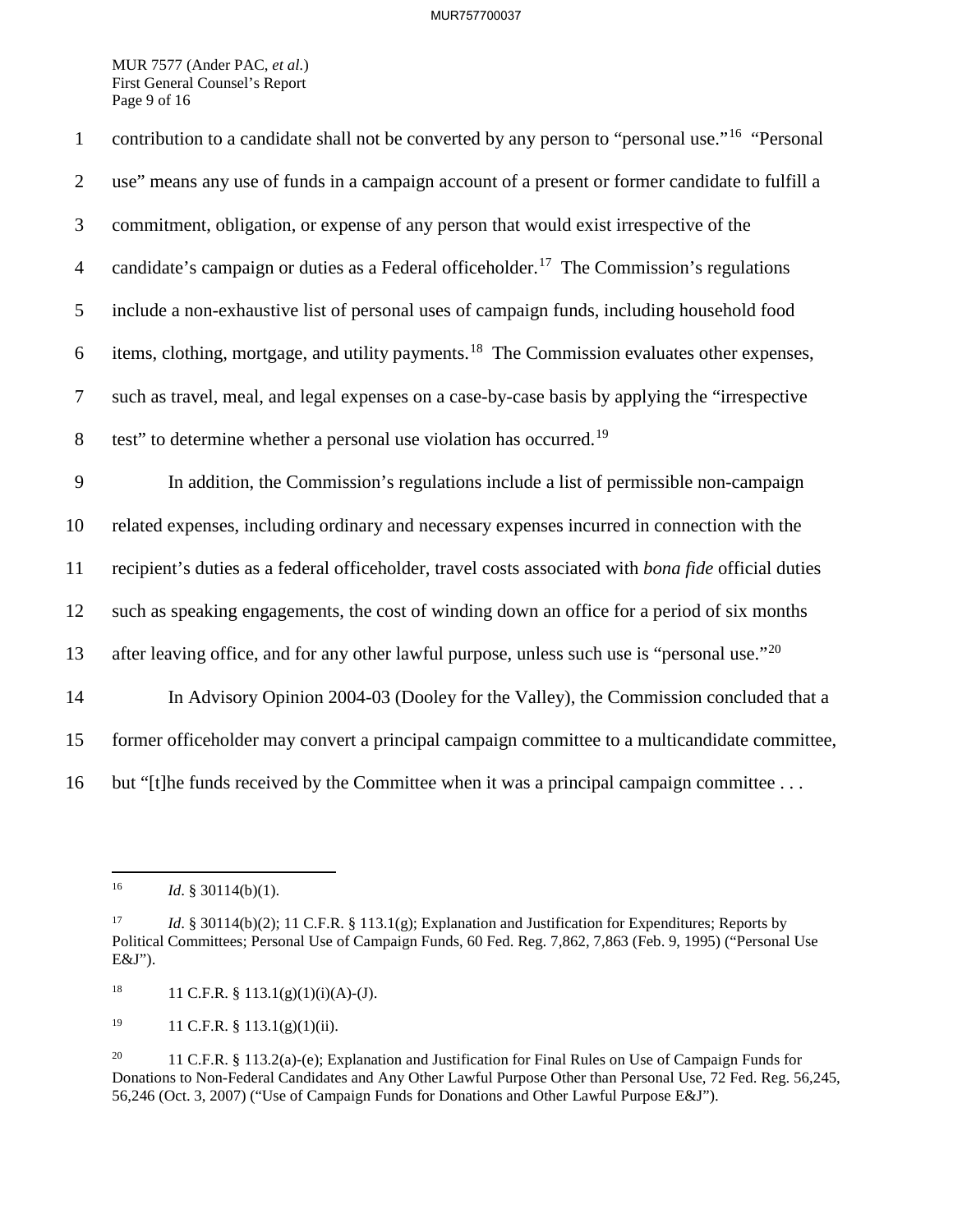MUR 7577 (Ander PAC, *et al.*) First General Counsel's Report Page 10 of 16

| 1              | must not be converted to the personal use of any individual." <sup>21</sup> Likewise, in Advisory Opinion   |
|----------------|-------------------------------------------------------------------------------------------------------------|
| 2              | 2012-06 (RickPerry.org), the Commission permitted then-Governor Perry's principal campaign                  |
| 3              | committee for the 2012 presidential election to convert to a nonconnected committee and to fund             |
| $\overline{4}$ | the nonconnected committee's activities using its remaining primary election funds, to the extent           |
| 5              | the funds were not used for personal use. <sup>22</sup> In Advisory Opinion 1983-27 (McDaniel), the         |
| 6              | Commission concluded that excess campaign funds may be used for a variety of specific                       |
| 7              | purposes, and that such funds donated to a tax-exempt charitable organization could be used to              |
| 8              | defray "ordinary and necessary" expenses incurred by the former candidate in connection with                |
| 9              | his position on the board of that organization, so long as they were not for personal use. <sup>23</sup>    |
| 10             | Respondents do not contest that they were barred from converting Ander PAC's funds to                       |
| 11             | personal use. <sup>24</sup> Instead, they argue that "every expenditure the Complaint alleges may have been |
| 12             | personal use was related to Crenshaw for Congress or ANDER PAC events." <sup>25</sup>                       |

<span id="page-9-0"></span> $21$ Advisory Op. 2004-03 has been superseded "to the extent that [it] placed certain limitations on an authorized committee that had converted into a multicandidate committee and its use . . . of funds that had been received when the committee was an authorized committee." *See* Use of Campaign Funds for Donations and Other Lawful Purpose E&J at 56,246.

<span id="page-9-1"></span><sup>22</sup> Advisory Op. 2012-06 at 2-4.

<span id="page-9-2"></span><sup>23</sup> Advisory Op. 1983-27 at 2.

<span id="page-9-3"></span><sup>24</sup> Resp. at 2-3 ("Although it's reasonably clear that after the campaign committee converts to a nonconnected committee, the funds on hand cannot be converted to personal use, the Commission has provided scant guidance on what nonconnected committee activities would be considered personal use."). In 2018, the Commission sought comments on a rulemaking petition to revise and amend 11 C.F.R. §§ 113.1(g) and 113.2 to clarify the permissible use of campaign funds for former candidates and officeholders. Rulemaking Petition: Former Candidates' Personal Use, 83 Fed. Reg. 12,283 (Mar. 21, 2018); Rulemaking Petitions: Former Candidates' Personal Use: Correction, 83 Fed. Reg. 17,509 (Apr. 20, 2018).

<span id="page-9-4"></span> $25$  Resp. at 3.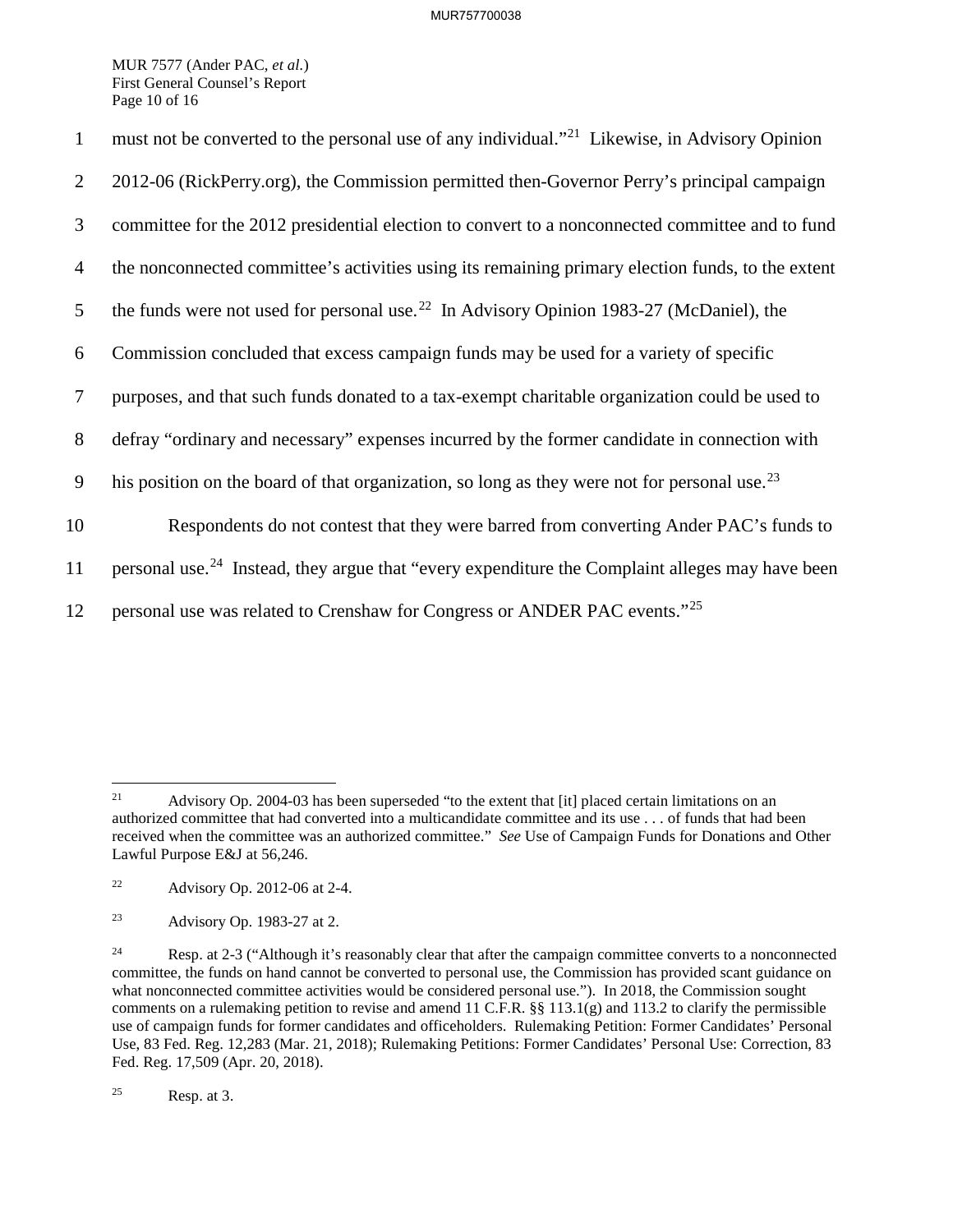MUR 7577 (Ander PAC, *et al.*) First General Counsel's Report Page 11 of 16

### 1 **B. There is Reason to Believe that Respondents Improperly Converted**  2 **Campaign Funds to Personal Use**

3 Despite Ander PAC's contention that it "solicited and received donations,"[26](#page-10-0) 4 the 5 committee's reports show contributions of only \$450 across the entire period in question.<sup>[27](#page-10-1)</sup> 6 Meanwhile, Ander PAC spent more than one hundred times that amount on disbursements, 7 which totaled over \$62,000 from January 2017 through its termination in January 2019. Of that 8 \$62,000, Ander PAC categorized only \$8,000 as contributions to other committees, leaving more 9 than \$50,000 of the committee's spending on other items. Based on a review of these expenses 10 and the Response, we conclude there is reason to believe that the disbursements specifically 11 described below were made for personal use. 12 First, the travel expenses related to "attendance at Rep. Jerry Moran and Rep. Patrick 13 McHenry events" and "attendance at a Rep. Kay Granger event" likely constituted personal use. 14 The Response attempts to justify these trips by noting that Ander PAC made contributions to all 15 three candidates. However, as noted above, the Commission has permitted former candidates to 16 use former campaign funds to cover their own expenses only where such expenses are "ordinary 17 and necessary."<sup>[28](#page-10-2)</sup> In MUR 7292 (Stearns), the Commission drew a distinction between the 18 permissible purpose of donating money to an organization and the impermissible purpose of traveling to a specific location for the purpose of making that donation.<sup>29</sup> In this case, it appears

<span id="page-10-0"></span> $\overline{a}$ 26 *Id*. at 2.

<span id="page-10-1"></span><sup>27</sup> Ander PAC, Mid-Year Report 2016, at 3.

<span id="page-10-2"></span><sup>28</sup> Advisory Opinion 1983-27 at 2.

<span id="page-10-3"></span><sup>&</sup>lt;sup>29</sup> *See id.* at 10 ("While the Committee could permissibly make charitable donations to a group such as Awakening, Inc., which appears to be a section  $501(c)(3)$  organization, at least some portion of these payments appear to be in exchange for Stearns to attend and eat meals at Awakening's annual conferences and thus were not donations within the scope of 11 C.F.R.  $\S$  113.1(g)(2).").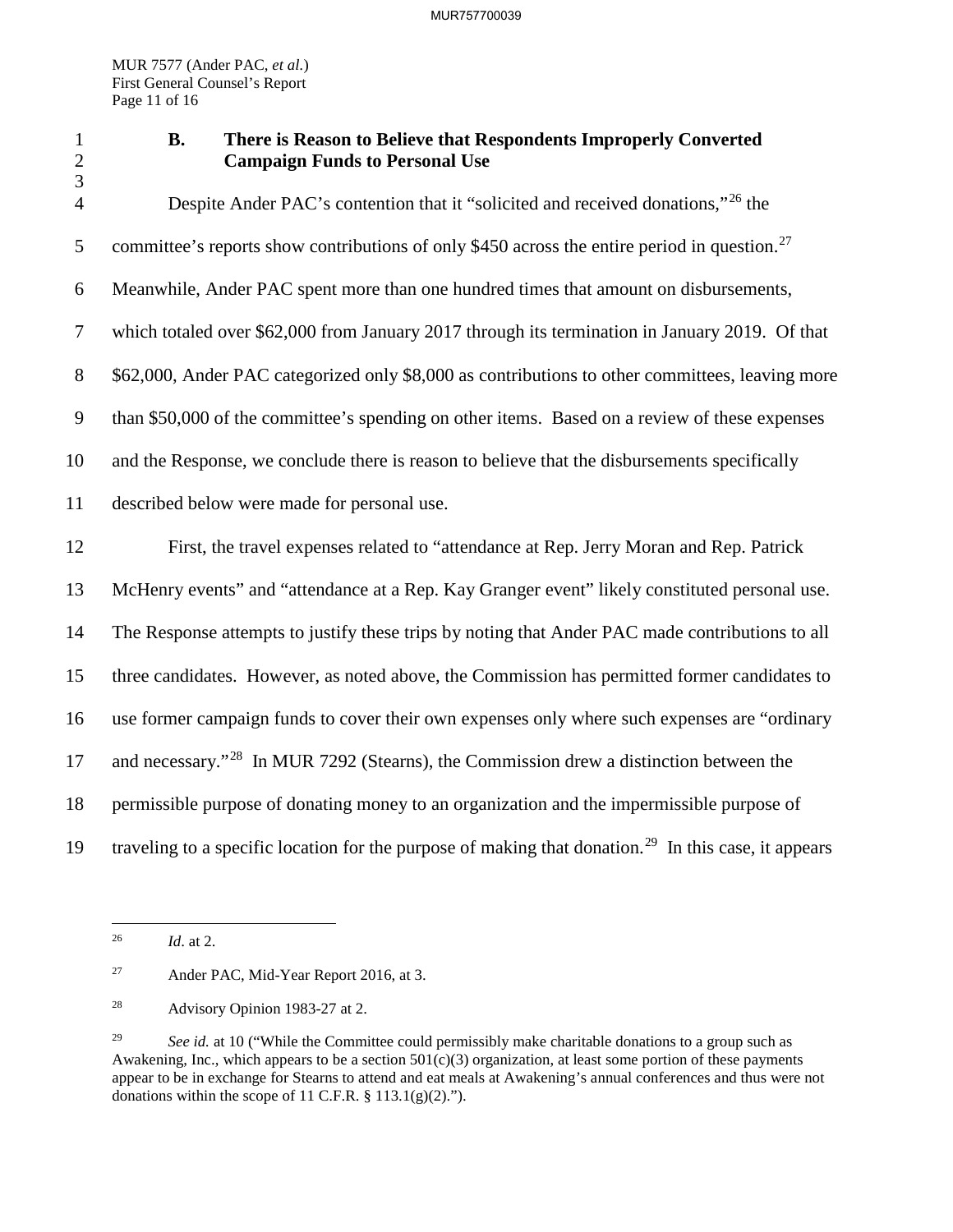MUR 7577 (Ander PAC, *et al.*) First General Counsel's Report Page 12 of 16

1 Crenshaw spent over \$8,000 traveling to the Four Seasons at Disney World, the Broadmoor 2 Destination Resort in Colorado Springs, and the Biltmore Estate in North Carolina—travel that 3 does not appear necessary to Ander PAC making contributions to these candidates. Similarly, 4 \$440 in disbursements made for airport shuttle transportation and \$392 to a Florida resort do not 5 appear to have any purpose related to the functioning of Ander PAC. The Response does not 6 offer an explanation for these charges, and given Crenshaw's status as a retired Congressman, 7 the facts support a reasonable inference that the travel disbursements described here appear to 8 fulfill a comment, obligation, or expense that would exist irrespective of Crenshaw's campaign 9 or duties as a federal officeholder. 10 Second, Ander PAC's payment of \$450 for membership dues at Capitol Hill Club appear 11 to constitute personal use. Generally speaking, candidates or federal officeholders may pay 12 membership dues in an organization that may have political interests "in order to maintain 13 political contacts with constituents or the business community."<sup>[30](#page-11-0)</sup> The Commission, however, 14 has found that a former congressman, who was neither a candidate nor a current officeholder at 15 the time of the challenged disbursements, violated the personal use provision in connection with 16 social club membership dues and fees, as well as lodging and meal expenses at a conference, 17 because such expenses would have existed irrespective of his former duties as a federal 18 officeholder.  $31$ 

 $\overline{a}$ 

<span id="page-11-0"></span><sup>30</sup> *See* 11 C.F.R. § 113.1(g)(1)(i)(G); Personal Use E&J, 60 Fed. Reg. at 7,866.

<span id="page-11-1"></span><sup>31</sup> Factual & Legal Analysis at 9-11, MUR 7292 (Stearns)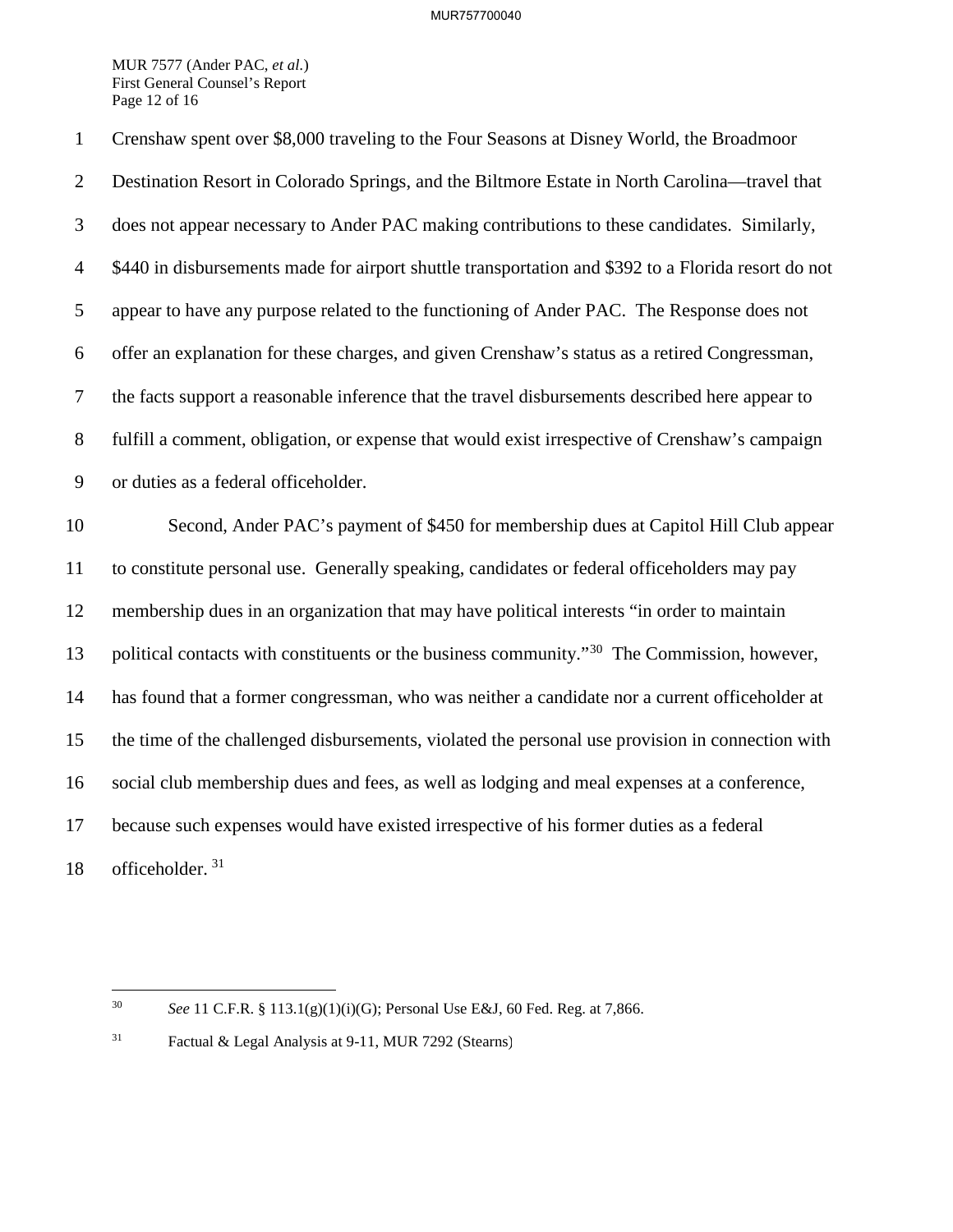MUR 7577 (Ander PAC, *et al.*) First General Counsel's Report Page 13 of 16

1 Finally, the meal expenses Ander PAC incurred after January 2017 appear to have been 2 made for personal use. Meals, like travel, fall into the category of expenditures that are not *per*  3 *se* personal use, and instead require inquiry into whether they "would exist irrespective of the 4 candidate's election campaign or individual's duties as a holder of Federal office."<sup>[32](#page-12-0)</sup> In this 5 case, for meal expenses in January 2017, the time during which the committee was winding 6 down the campaign, the Response is able to articulate a specific purpose for those expenses, 7 stating that they were made for "thank you events for campaign supporters."<sup>[33](#page-12-1)</sup> In contrast, for 8 meal expenses after that time, the Response generally states that that such expenses were to 9 discuss "Ander PAC purposes" or "Ander PAC business,"<sup>[34](#page-12-2)</sup> without more. Given that Ander 10 PAC received only two contributions totaling \$450 and made only three contributions totaling 11 \$8,000 over its entire existence, it is difficult to determine whether Ander PAC's more than 12 \$3,000 in spending on food and beverages were related to ordinary and necessary expenses of the 13 committee.

14 In sum, the record suggests that the following expenses were personal use:

| Date       | Recipient                 | Purpose              | Amount   |
|------------|---------------------------|----------------------|----------|
| 6/27/2017  | <b>CAPITOL HILL CLUB</b>  | <b>FOOD/BEVERAGE</b> | \$412.00 |
| 9/26/2017  | <b>EZ AIRPORT SHUTTLE</b> | <b>TRAVEL</b>        | \$55.00  |
| 12/12/2017 | <b>EZ AIRPORT SHUTTLE</b> | <b>TRAVEL</b>        | \$55.00  |
| 1/22/2018  | <b>RIVER &amp; POST</b>   | <b>FOOD/BEVERAGE</b> | \$452.67 |
| 2/10/2018  | <b>CAPITOL HILL CLUB</b>  | <b>FOOD/BEVERAGE</b> | \$251.12 |

<span id="page-12-0"></span> $32\,$ 32 52 U.S.C. § 30114(b).

<span id="page-12-1"></span> $33$  Resp. at 4.

<span id="page-12-2"></span>34 *Id*. at 3-4.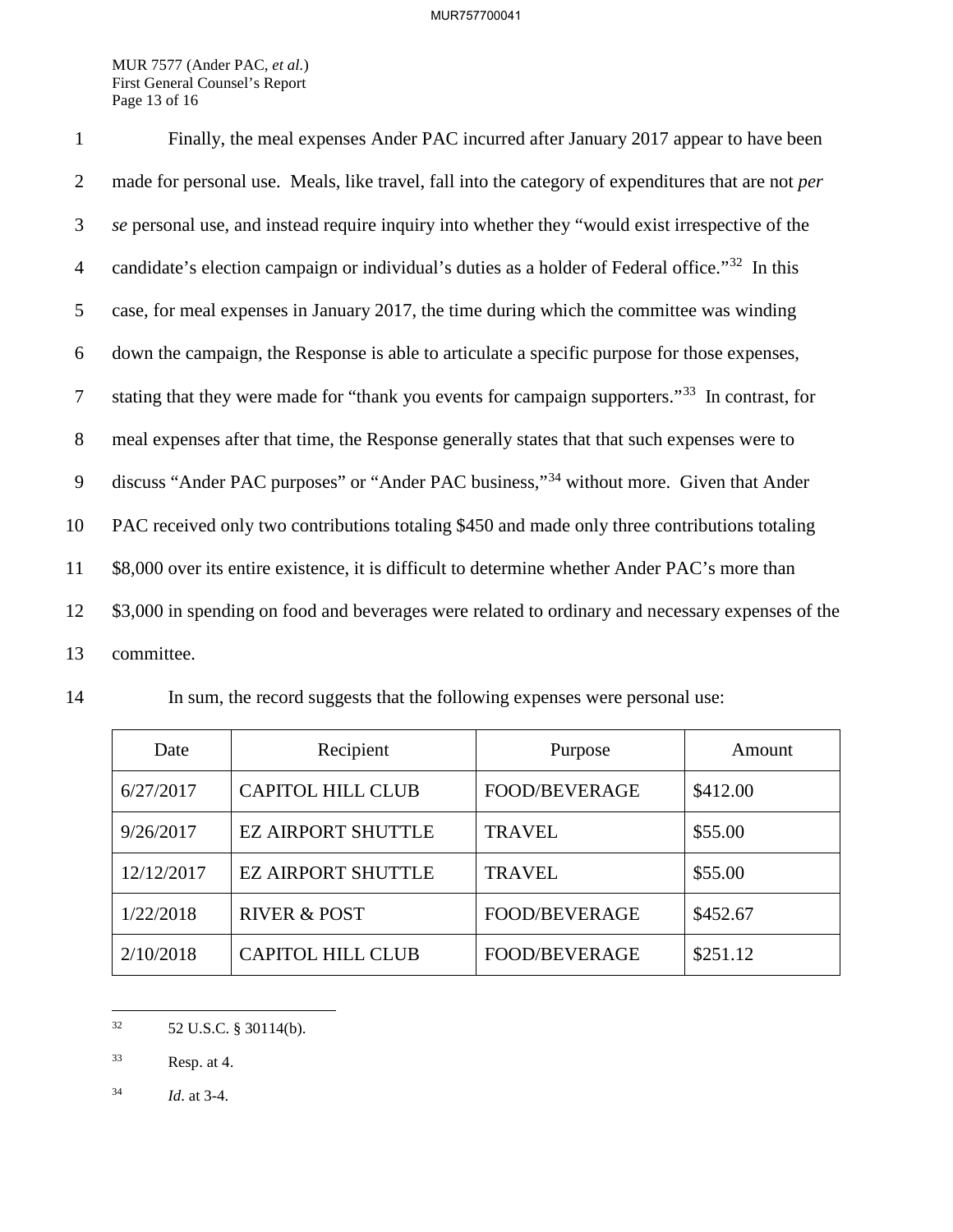MUR 7577 (Ander PAC, *et al.*) First General Counsel's Report Page 14 of 16

| Date                 | Recipient                                   | Purpose                                   | Amount     |
|----------------------|---------------------------------------------|-------------------------------------------|------------|
| 2/20/2018            | <b>EZ AIRPORT SHUTTLE</b>                   | <b>TRAVEL</b>                             | \$220.00   |
| 3/22/2018            | <b>EZ AIRPORT SHUTTLE</b>                   | <b>TRAVEL</b>                             | \$110.00   |
| 6/24/2018            | <b>CAPITOL HILL CLUB</b>                    | <b>DUES</b>                               | \$450.00   |
| 8/30/2018            | <b>FOUR SEASONS</b>                         | <b>TRAVEL</b>                             | \$556.88   |
| 8/30/2018            | <b>AMERICAN AIRLINES</b>                    | <b>TRAVEL</b>                             | \$923.35   |
| 8/30/2018            | <b>VILLAGE HOTEL</b>                        | <b>TRAVEL</b>                             | \$1,010.89 |
| 9/11/2018            | <b>BROADMOOR HOTEL</b>                      | <b>TRAVEL</b>                             | \$1,091.90 |
| 10/15/2018           | <b>FOUR SEASONS</b>                         | <b>TRAVEL</b>                             | \$2,770.26 |
| 10/15/2018           | <b>WALT DISNEY WORLD</b><br><b>SERVICES</b> | <b>TRAVEL</b>                             | \$2,440.00 |
| 11/22/2018           | <b>GATE HOSPITALITY</b><br><b>GROUP</b>     | <b>TRAVEL</b>                             | \$391.61   |
| 11/22/2018           | <b>SAN LORENZO</b>                          | <b>FOOD/BEVERAGE</b>                      | \$233.60   |
| 11/22/2018           | <b>THE LINE</b>                             | <b>FOOD/BEVERAGE</b>                      | \$350.40   |
| 12/6/2018            | <b>CAPITOL HILL CLUB</b>                    | <b>TRAVEL</b>                             | \$25.00    |
| 12/6/2018            | <b>BISTRO BIS</b>                           | <b>CATERING/FACILITY</b><br><b>RENTAL</b> | \$1,396.40 |
| Total<br>\$13,196.08 |                                             |                                           |            |

1

2 We therefore recommend that the Commission find reason to believe that Ander PAC

<span id="page-13-0"></span>3 violated 52 U.S.C. § 30114(b) by converting campaign funds to personal use.<sup>[35](#page-13-0)</sup>

 $35$ With respect to the remaining disbursements identified by the Complaint, there is insufficient information to find reason to believe that they were for personal use. The Complaint does not provide support, beyond a lack of fundraising, for its allegation that travel and meal expenses constituted personal use while Crenshaw was still in office. We do not generally recommend the Commission find reason to believe funds were converted to personal use based on the mere existence of high spending for a sitting officeholder. *See* First Gen. Counsel's Rpt. at 11-12, MUR 7534 (Huizenga). Moreover, the Response claims that a number of January 2017 expenses were made for the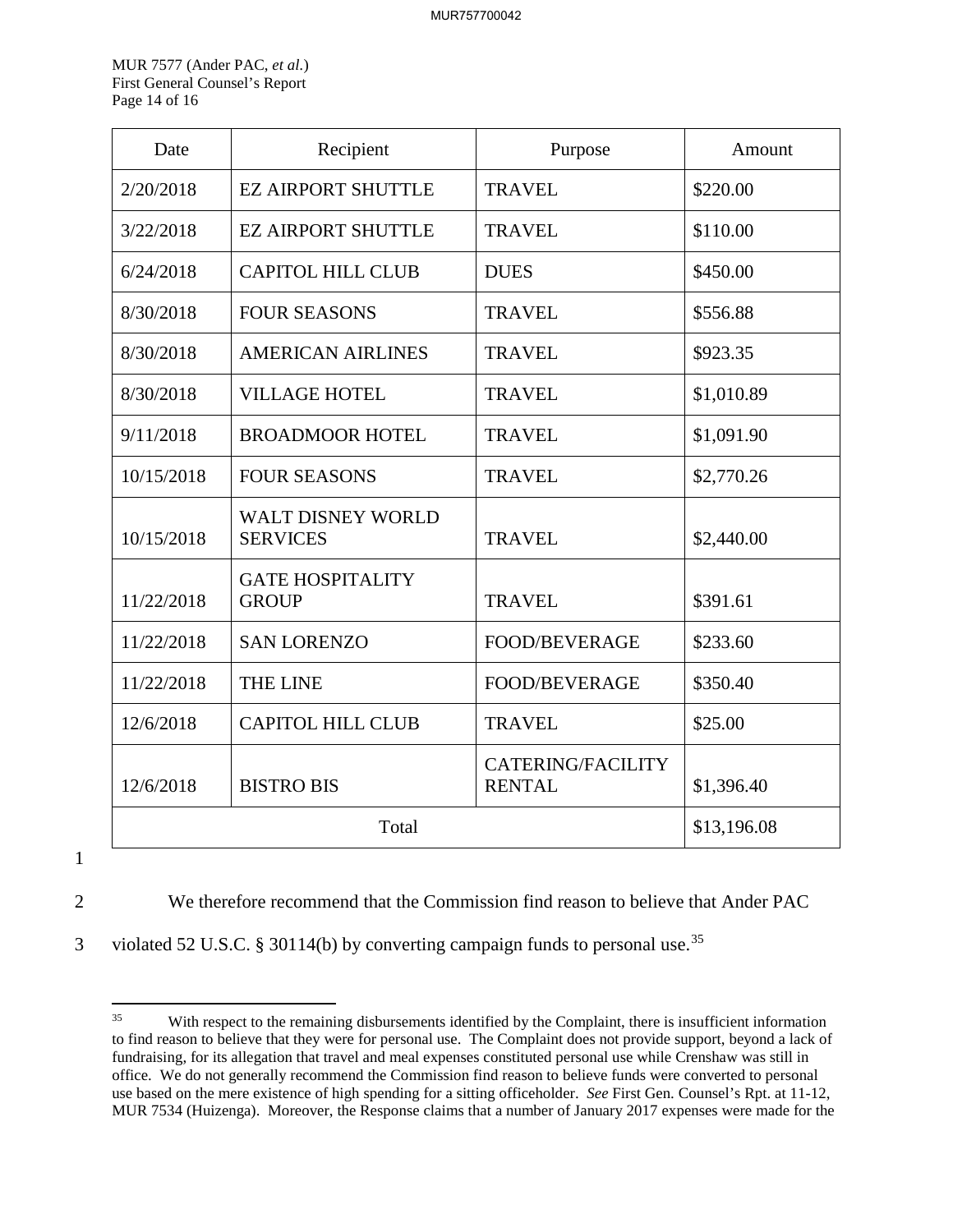MUR 7577 (Ander PAC, *et al.*) First General Counsel's Report Page 15 of 16

| $\mathbf{1}$            |  |  |
|-------------------------|--|--|
| $\overline{c}$          |  |  |
| $\overline{\mathbf{3}}$ |  |  |
| $\overline{4}$          |  |  |
| $\overline{5}$          |  |  |
| $\overline{6}$          |  |  |
| $\overline{7}$          |  |  |
| 8                       |  |  |
| 9                       |  |  |
| 10                      |  |  |
| 11                      |  |  |
| 12                      |  |  |
| 13                      |  |  |
| 14                      |  |  |
| 15                      |  |  |
| 16                      |  |  |
| 17                      |  |  |
| 18                      |  |  |
| 19                      |  |  |

 $\overline{a}$ 

purpose of winding up Crenshaw for Congress, which would be appropriate spending for a committee to make. There is no supporting evidence in the Complaint that the remaining expenses were personal use.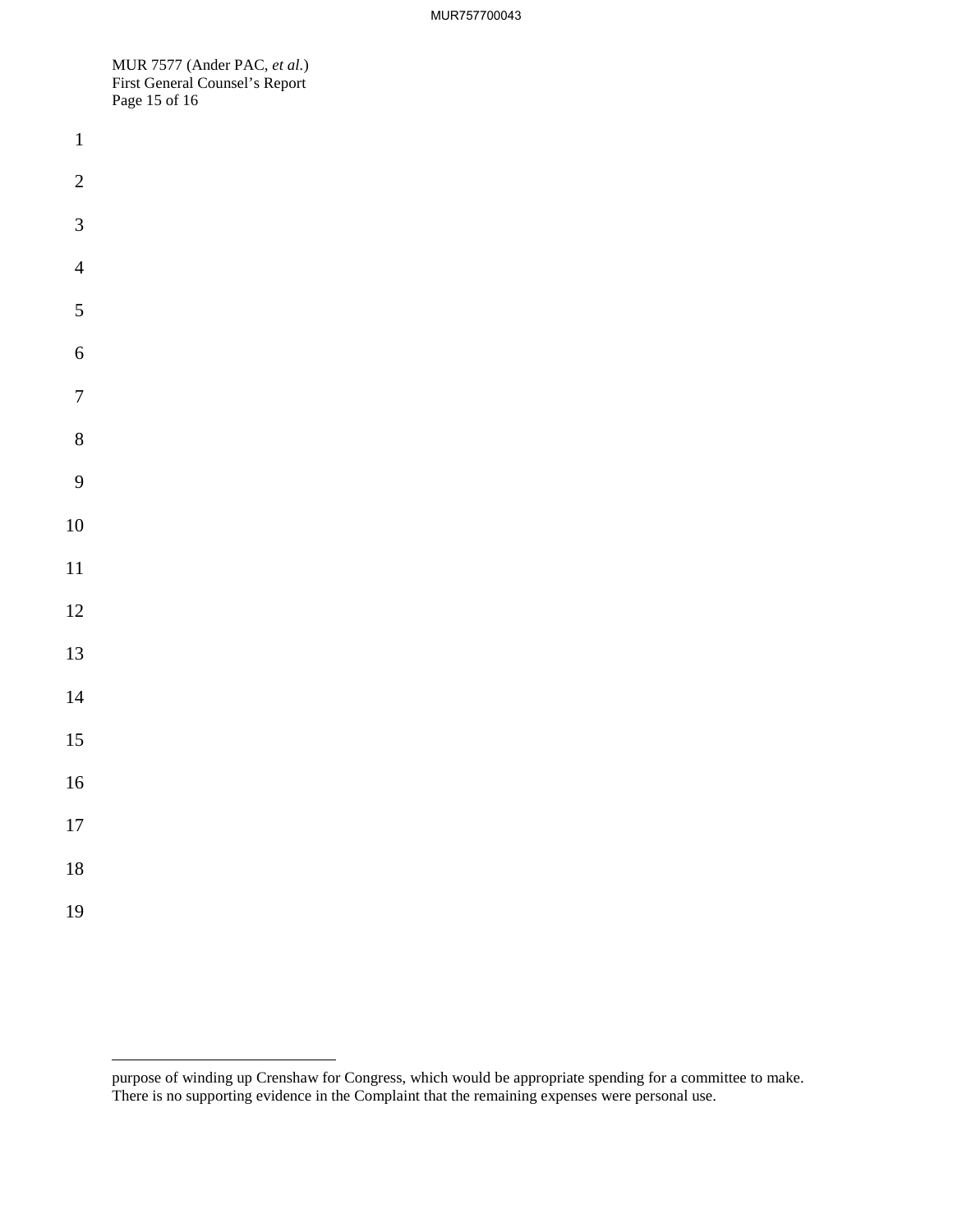MUR 7577 (Ander PAC, *et al.*) First General Counsel's Report Page 16 of 16

# 1 **V. RECOMMENDATIONS**

| 2        |                |                                                     | 1. Find reason to believe that Ander Crenshaw and Ander PAC and Benjamin Ottenhoff |
|----------|----------------|-----------------------------------------------------|------------------------------------------------------------------------------------|
| 3        |                |                                                     | in his official capacity as treasurer violated 52 U.S.C. § 30114(b) by converting  |
| 4<br>5   |                | campaign funds to personal use;                     |                                                                                    |
| 6        | 2.             | Approve the attached Factual and Legal Analysis;    |                                                                                    |
| 7        |                | 3. Approve the attached Conciliation Agreement; and |                                                                                    |
| 8        |                | 4. Approve the appropriate letters.                 |                                                                                    |
| 9        |                |                                                     | Lisa J. Stevenson                                                                  |
| 10       |                |                                                     | <b>Acting General Counsel</b>                                                      |
| 11       |                |                                                     |                                                                                    |
| 12       |                |                                                     |                                                                                    |
| 13       |                |                                                     | <b>Charles Kitcher</b>                                                             |
| 14       |                |                                                     | <b>Acting Associate General Counsel</b>                                            |
| 15       |                |                                                     | for Enforcement                                                                    |
| 16       |                |                                                     |                                                                                    |
| 17       |                |                                                     |                                                                                    |
| 18<br>19 | March 20, 2020 |                                                     | teste Juna                                                                         |
| 20       | Date           |                                                     | Stephen Gura                                                                       |
| 21       |                |                                                     | Deputy Associate General Counsel                                                   |
| 22       |                |                                                     |                                                                                    |
| 23       |                |                                                     |                                                                                    |
| 24       |                |                                                     | <u>Jin Lee</u>                                                                     |
| 25       |                |                                                     |                                                                                    |
| 26       |                |                                                     | <b>Acting Assistant General Counsel</b>                                            |
| 27       |                |                                                     |                                                                                    |
| 28       |                |                                                     |                                                                                    |
| 29       |                |                                                     | <u>Amanda Andrade</u><br>Amanda Andrade                                            |
| 30       |                |                                                     |                                                                                    |
| 31       |                |                                                     | Attorney                                                                           |
| 32       |                |                                                     |                                                                                    |
| 33       |                |                                                     |                                                                                    |
| 34       | Attachment:    |                                                     |                                                                                    |
| 35       |                | 1. Factual and Legal Analysis                       |                                                                                    |
| 36       |                |                                                     |                                                                                    |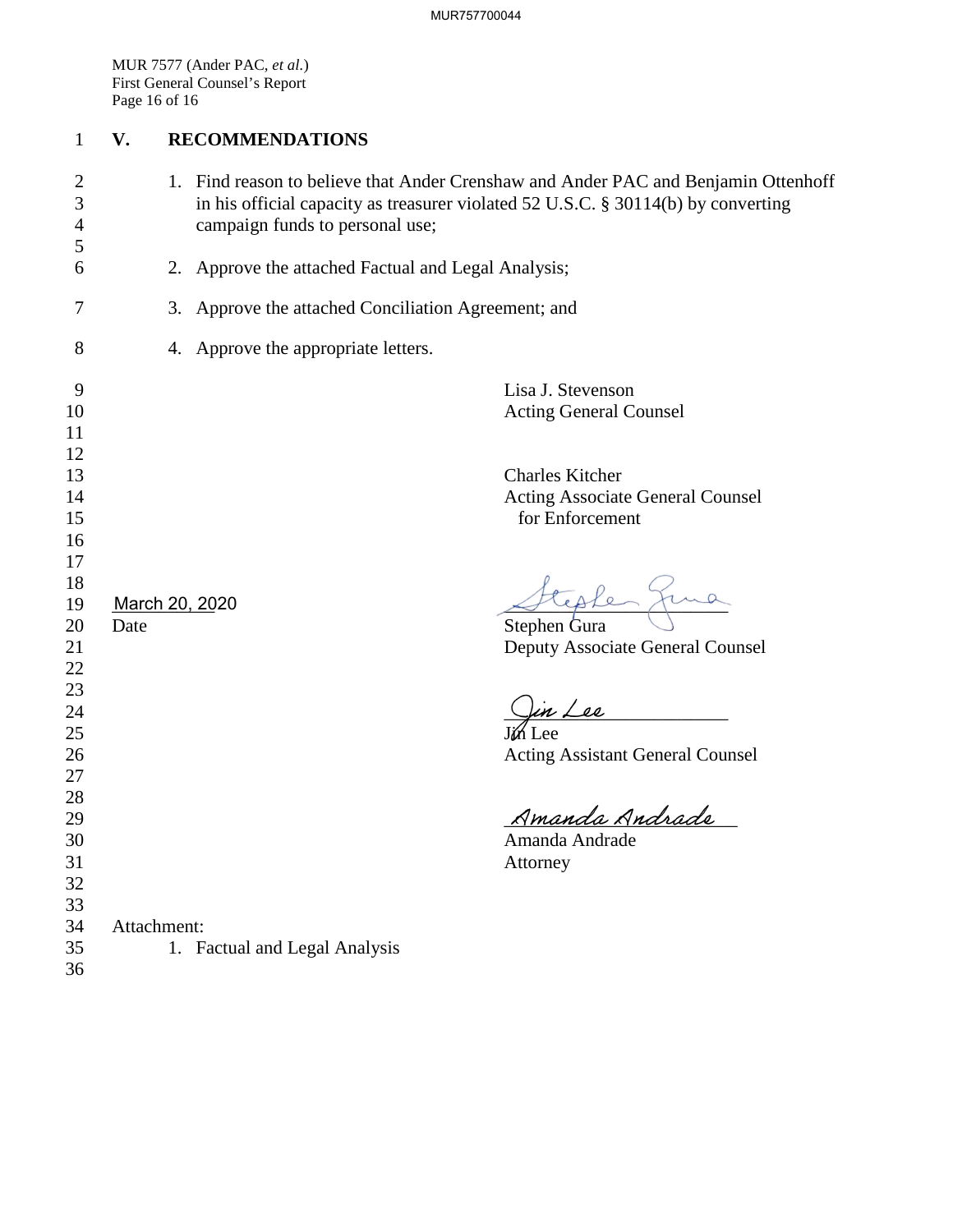| $\mathbf{1}$                                                                                | FEDERAL ELECTION COMMISSION                                                                                                                                                                                      |  |  |
|---------------------------------------------------------------------------------------------|------------------------------------------------------------------------------------------------------------------------------------------------------------------------------------------------------------------|--|--|
| $\overline{c}$<br>$\overline{\mathbf{3}}$                                                   | <b>FACTUAL AND LEGAL ANALYSIS</b>                                                                                                                                                                                |  |  |
| $\frac{4}{5}$<br>$\boldsymbol{6}$<br>$\boldsymbol{7}$<br>$8\,$<br>9<br>10<br>11<br>12<br>13 | RESPONDENTS: Ander PAC (f/k/a Crenshaw<br><b>MUR 7577</b><br>for Congress) and<br>Benjamin Ottenhoff in his official<br>capacity as treasurer (terminated)<br><b>Ander Crenshaw</b><br><b>INTRODUCTION</b><br>I. |  |  |
|                                                                                             |                                                                                                                                                                                                                  |  |  |
| 14                                                                                          | The Complaint in this matter alleges that former Congressman Ander Crenshaw, who                                                                                                                                 |  |  |
| 15                                                                                          | retired in 2017, made impermissible personal use of funds contributed to his principal campaign                                                                                                                  |  |  |
| 16                                                                                          | committee, which was converted after his retirement into a multicandidate political committee                                                                                                                    |  |  |
| 17                                                                                          | called Ander PAC. Respondents deny the allegations and maintain that the challenged                                                                                                                              |  |  |
| 18                                                                                          | disbursements were for legitimate events related to the business of either Crenshaw's principal                                                                                                                  |  |  |
| 19                                                                                          | campaign committee or Ander PAC.                                                                                                                                                                                 |  |  |
| 20                                                                                          | Based on the allegations of the Complaint, the Response, and the available information, it                                                                                                                       |  |  |
| 21                                                                                          | appears that Crenshaw converted some campaign funds to personal use by spending on travel                                                                                                                        |  |  |
| 22                                                                                          | and meals that were unrelated to the business of Ander PAC. Accordingly, the Commission                                                                                                                          |  |  |
| 23                                                                                          | finds reason to believe that Ander PAC and Benjamin Ottenhoff in his official capacity as                                                                                                                        |  |  |
| 24                                                                                          | treasurer ("Ander PAC") and Crenshaw violated 52 U.S.C. § 30114(b).                                                                                                                                              |  |  |
| 25                                                                                          | П.<br><b>FACTUAL BACKGROUND</b>                                                                                                                                                                                  |  |  |
| 26                                                                                          | Ander Crenshaw represented Florida's 4th District in the U.S. House of Representatives                                                                                                                           |  |  |
| 27                                                                                          | from 2001 until 2017, during which time his principal campaign committee was called Crenshaw                                                                                                                     |  |  |
| 28                                                                                          | for Congress. <sup>1</sup> In January 2017, following the congressman's retirement, Crenshaw for                                                                                                                 |  |  |

Resp. at 2 (Apr. 23, 2019).

<span id="page-16-0"></span> $\frac{1}{1}$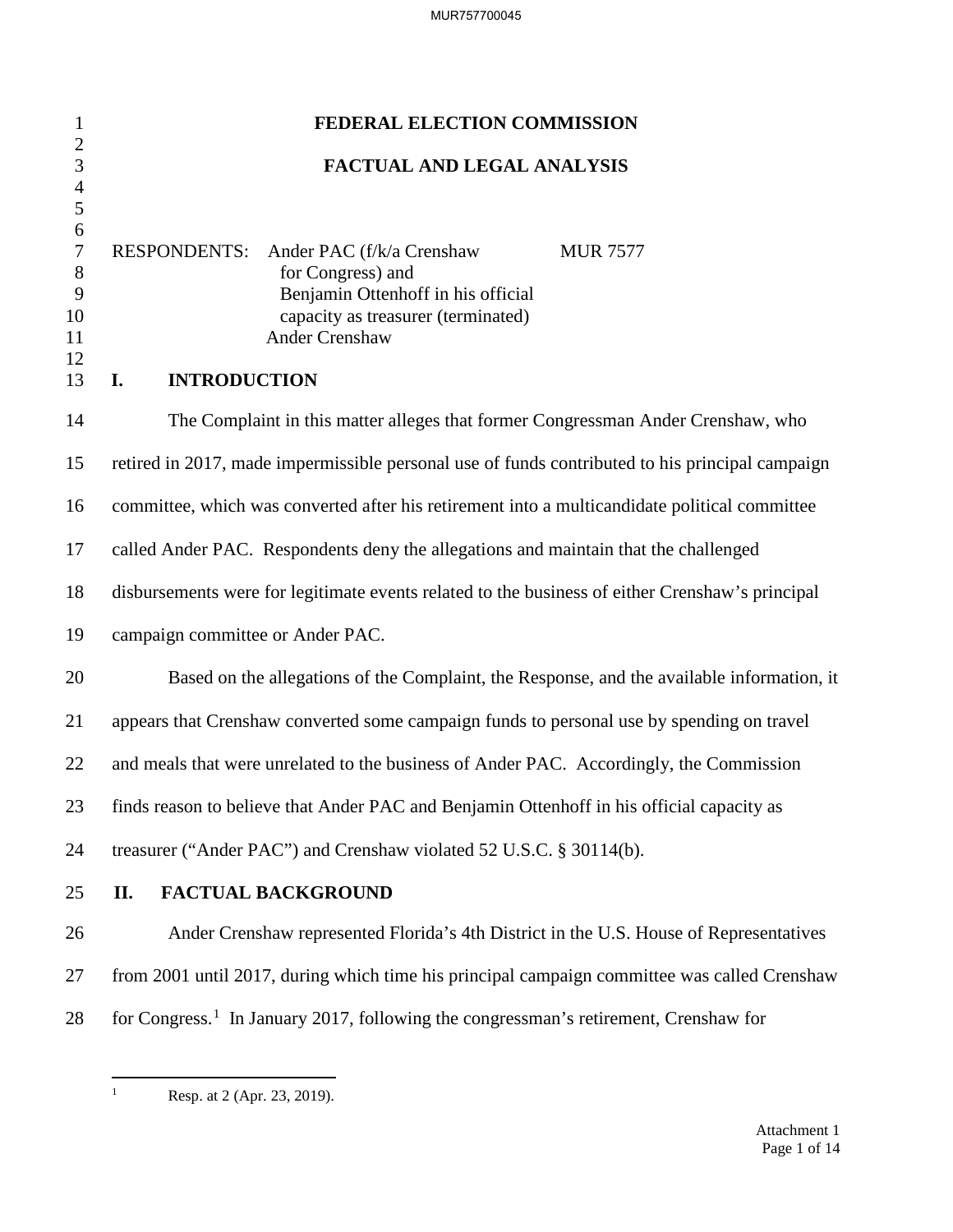| $\mathbf{1}$   | Congress wound up its official activities, which included hosting thank-you events for supporters        |
|----------------|----------------------------------------------------------------------------------------------------------|
| 2              | and paying for administrative expenses, such as cell phone charges and credit card fees. <sup>2</sup>    |
| 3              | On February 1, 2017, Crenshaw for Congress converted to a multicandidate PAC,                            |
| $\overline{4}$ | changing its name to Ander PAC. <sup>3</sup> Ander PAC's disclosure reports indicate that between        |
| 5              | February 2017 and January 14, 2019 — when it filed for termination — the PAC raised \$450 in             |
| 6              | contributions and made \$62,317.84 in disbursements.                                                     |
| 7              | The Complaint alleges that Ander PAC made a series of disbursements in 2017 and 2018                     |
| 8              | that were for personal use because, among other things, Ander PAC reported virtually no receipts         |
| 9              | in this period, <sup>4</sup> and, therefore, could not have been making the expenditures for fundraising |
| 10             | purposes. The Complaint specifically calls attention to disbursements totaling over \$31,000 for         |
| 11             | food, travel, and phone service, which are listed in the table below. <sup>5</sup>                       |

| Mid-Year Report 2017                                           |                          |                                           |          |
|----------------------------------------------------------------|--------------------------|-------------------------------------------|----------|
| Total Receipts: \$2,450.00<br>Total Disbursements: \$25,690.50 |                          |                                           |          |
| Date                                                           | Recipient                | Purpose                                   | Amount   |
| 1/18/2017                                                      | AT&T                     | <b>PHONE SERVICE</b>                      | \$589.85 |
| 1/18/2017                                                      | <b>AVIS RENTAL CAR</b>   | <b>TRAVEL</b>                             | \$506.78 |
| 1/18/2017                                                      | <b>DELTA AIRLINES</b>    | <b>TRAVEL</b>                             | \$251.20 |
| 1/18/2017                                                      | <b>III FORKS</b>         | <b>CATERING/FACILITY</b><br><b>RENTAL</b> | \$978.18 |
| 1/18/2017                                                      | <b>RIVERSIDE LIQUORS</b> | <b>CATERING</b>                           | \$951.44 |

 $\frac{1}{2}$ *See id*.

- <span id="page-17-1"></span><span id="page-17-0"></span>3 *Id*.
- <span id="page-17-2"></span>4 Compl. at 2-6 (Mar. 11, 2019).
- <span id="page-17-3"></span>5 *Id*.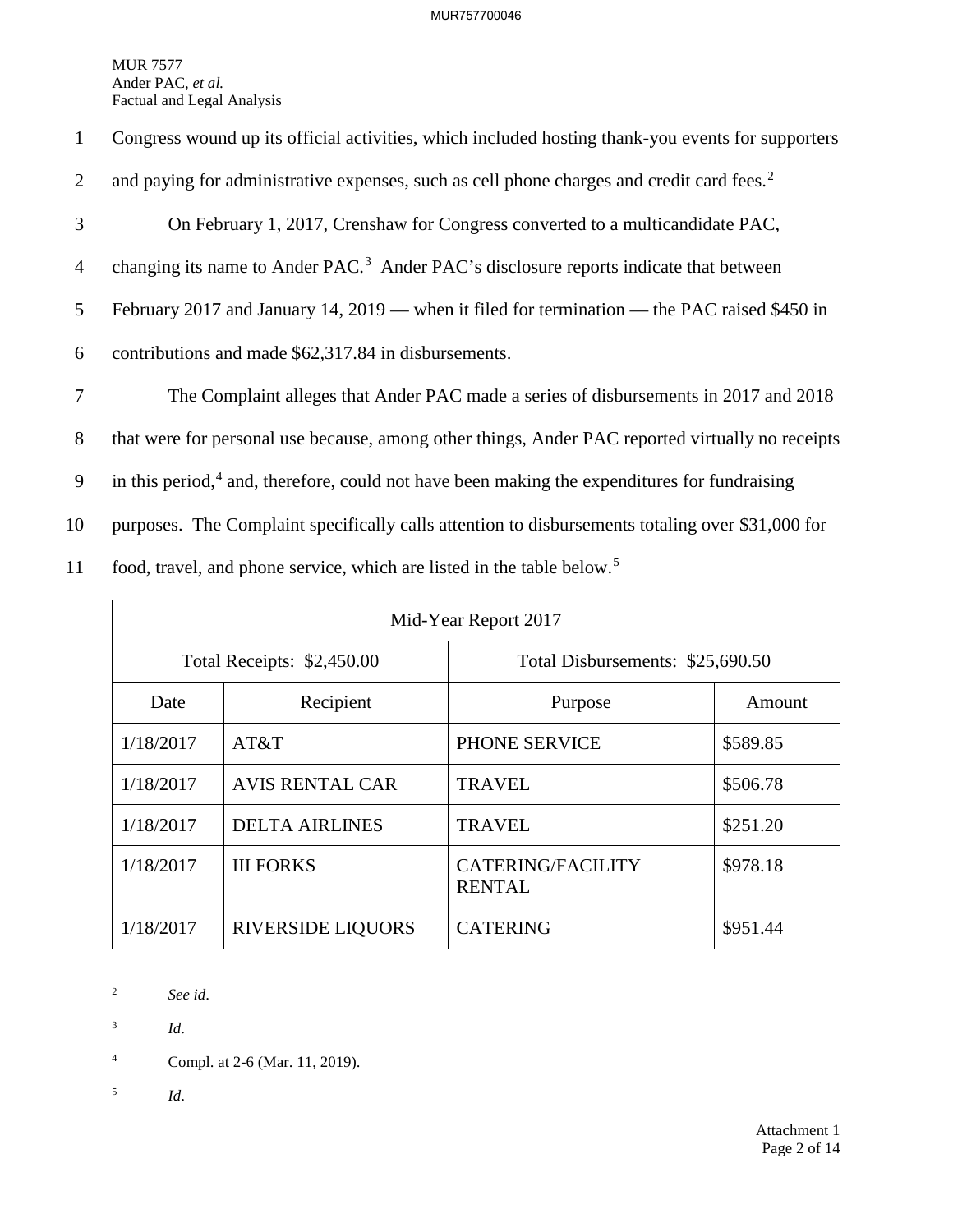| 1/18/2017            | <b>SCHNEIDERS OF</b><br><b>CAPITOL HILL</b> | <b>FOOD/BEVERAGE</b>            | \$518.23   |
|----------------------|---------------------------------------------|---------------------------------|------------|
| 1/18/2017            | <b>SI SMITHSONIAN</b>                       | <b>SUBSCRIPTION</b>             | \$202.85   |
| 1/18/2017            | <b>ST. CECILIA</b>                          | <b>FOOD/BEVERAGE</b>            | \$271.94   |
| 1/18/2017            | THE ITALIAN STORE                           | <b>FOOD/BEVERAGE</b>            | \$356.17   |
| 1/18/2017            | YEAMANS HALL CLUB                           | <b>TRAVEL</b>                   | \$1,052.15 |
| 2/27/2017            | AT&T                                        | PHONE SERVICE                   | \$569.04   |
| 3/24/2017            | AT&T                                        | PHONE SERVICE                   | \$1,215.83 |
| 4/24/2017            | AT&T                                        | PHONE SERVICE                   | \$83.82    |
| 5/25/2017            | AT&T                                        | PHONE SERVICE                   | \$399.26   |
| 6/27/2017            | AT&T                                        | PHONE SERVICE                   | \$220.04   |
| 6/27/2017            | <b>CAPITOL HILL CLUB</b>                    | <b>FOOD/BEVERAGE</b>            | \$412.00   |
| 2/13/2017            | AT&T                                        | PHONE SERVICE                   | \$163.22   |
| 3/14/2017            | AT&T                                        | PHONE SERVICE                   | \$163.51   |
| Year-End Report 2017 |                                             |                                 |            |
|                      | Total Receipts: \$0                         | Total Disbursements: \$6,992.40 |            |
| Date                 | Recipient                                   | Purpose                         | Amount     |
| 7/24/2017            | AT&T                                        | PHONE SERVICE                   | \$217.65   |
| 8/24/2017            | AT&T                                        | PHONE SERVICE                   | \$219.96   |
| 9/26/2017            | <b>EZ AIRPORT SHUTTLE</b>                   | <b>TRAVEL</b>                   | \$55.00    |
| 10/18/2017           | AT&T                                        | PHONE SERVICE                   | \$594.33   |
| 10/18/2017           | <b>AMERICAN EXPRESS</b>                     | <b>ANNUAL FEE</b>               | \$225.00   |
| 12/12/2017           | AT&T                                        | PHONE SERVICE                   | \$217.96   |
| 12/12/2017           | <b>EZ AIRPORT SHUTTLE</b>                   | <b>TRAVEL</b>                   | \$55.00    |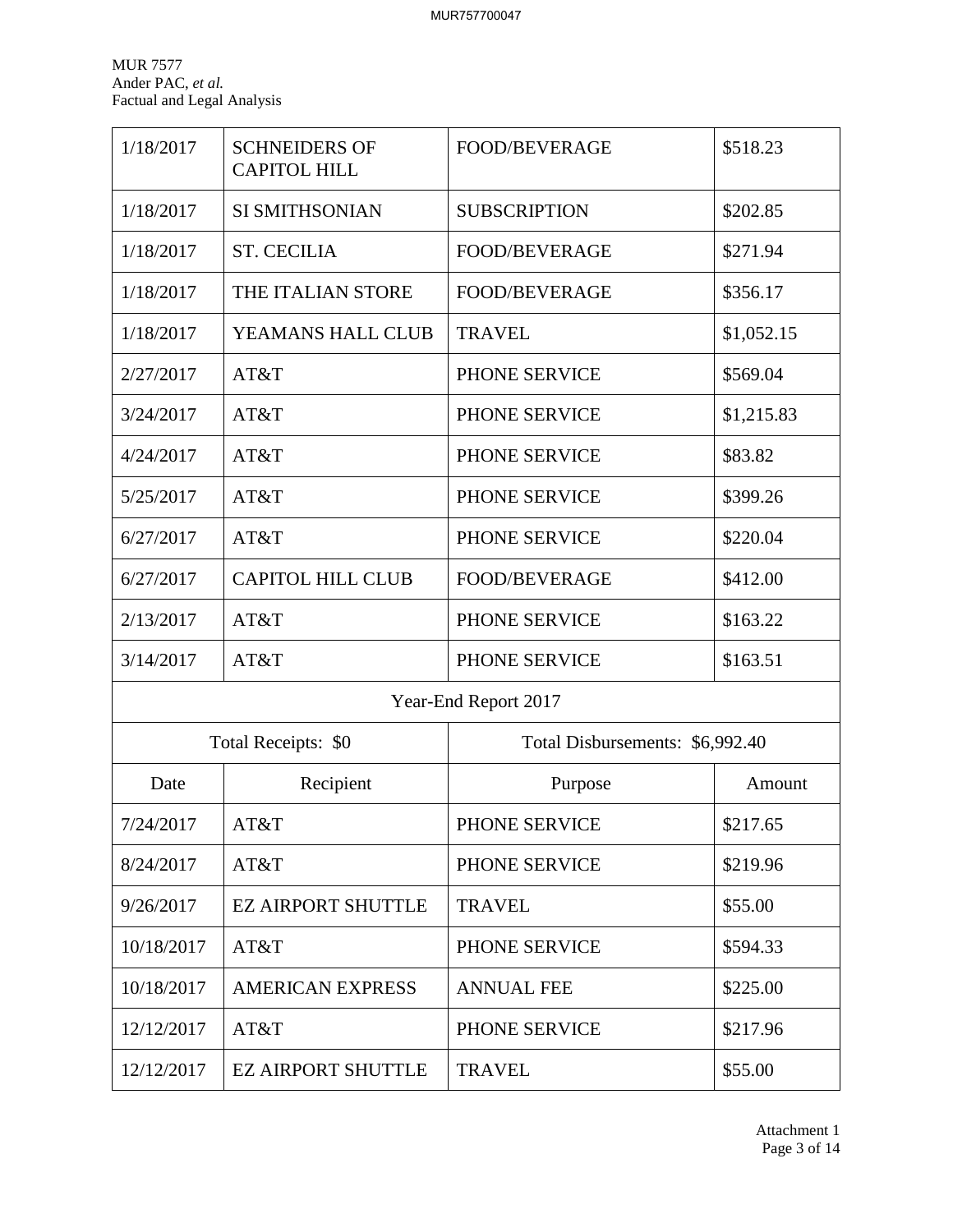| 12/11/2017                                             | <b>APPLE STORE</b>                   | <b>PHONE</b><br><b>EQUIPMENT/SERVICE</b> | \$2,884.72 |
|--------------------------------------------------------|--------------------------------------|------------------------------------------|------------|
|                                                        |                                      | <b>April Quarterly Report 2018</b>       |            |
| Total Receipts: \$0<br>Total Disbursements: \$3,223.69 |                                      |                                          |            |
| Date                                                   | Recipient                            | Purpose                                  | Amount     |
| 1/22/2018                                              | AT&T                                 | PHONE SERVICE                            | \$452.67   |
| 1/22/2018                                              | <b>RIVER &amp; POST</b>              | <b>FOOD/BEVERAGE</b>                     | \$452.67   |
| 2/20/2018                                              | AT&T                                 | PHONE SERVICE                            | \$898.98   |
| 2/20/2018                                              | <b>EZ AIRPORT SHUTTLE</b>            | <b>TRAVEL</b>                            | \$220.00   |
| 3/22/2018                                              | <b>EZ AIRPORT SHUTTLE</b>            | <b>TRAVEL</b>                            | \$110.00   |
| 3/22/2018                                              | AT&T                                 | PHONE SERVICE                            | \$378.23   |
| 2/10/2018                                              | <b>CAPITOL HILL CLUB</b>             | FOOD/BEVERAGE                            | \$251.12   |
|                                                        |                                      | <b>July Quarterly Report 2018</b>        |            |
|                                                        | Total Receipts: \$0                  | Total Disbursements: \$7,130.38          |            |
| Date                                                   | Recipient                            | Purpose                                  | Amount     |
| 5/24/2018                                              | AT&T                                 | PHONE SERVICE                            | \$373.83   |
| 6/24/2018                                              | <b>CAPITOL HILL CLUB</b>             | <b>DUES</b>                              | \$450.00   |
| 6/24/2018                                              | AT&T                                 | PHONE SERVICE                            | \$220.01   |
|                                                        | <b>October Quarterly Report 2018</b> |                                          |            |
|                                                        | Total Receipts: \$0                  | Total Disbursements: \$3,176.83          |            |
| Date                                                   | Recipient                            | Purpose                                  | Amount     |
| 7/24/2018                                              | AT&T                                 | PHONE SERVICE                            | \$462.19   |
| 8/30/2018                                              | <b>FOUR SEASONS</b>                  | <b>TRAVEL</b>                            | \$556.88   |
| 8/30/2018                                              | <b>AMERICAN AIRLINES</b>             | <b>TRAVEL</b>                            | \$923.35   |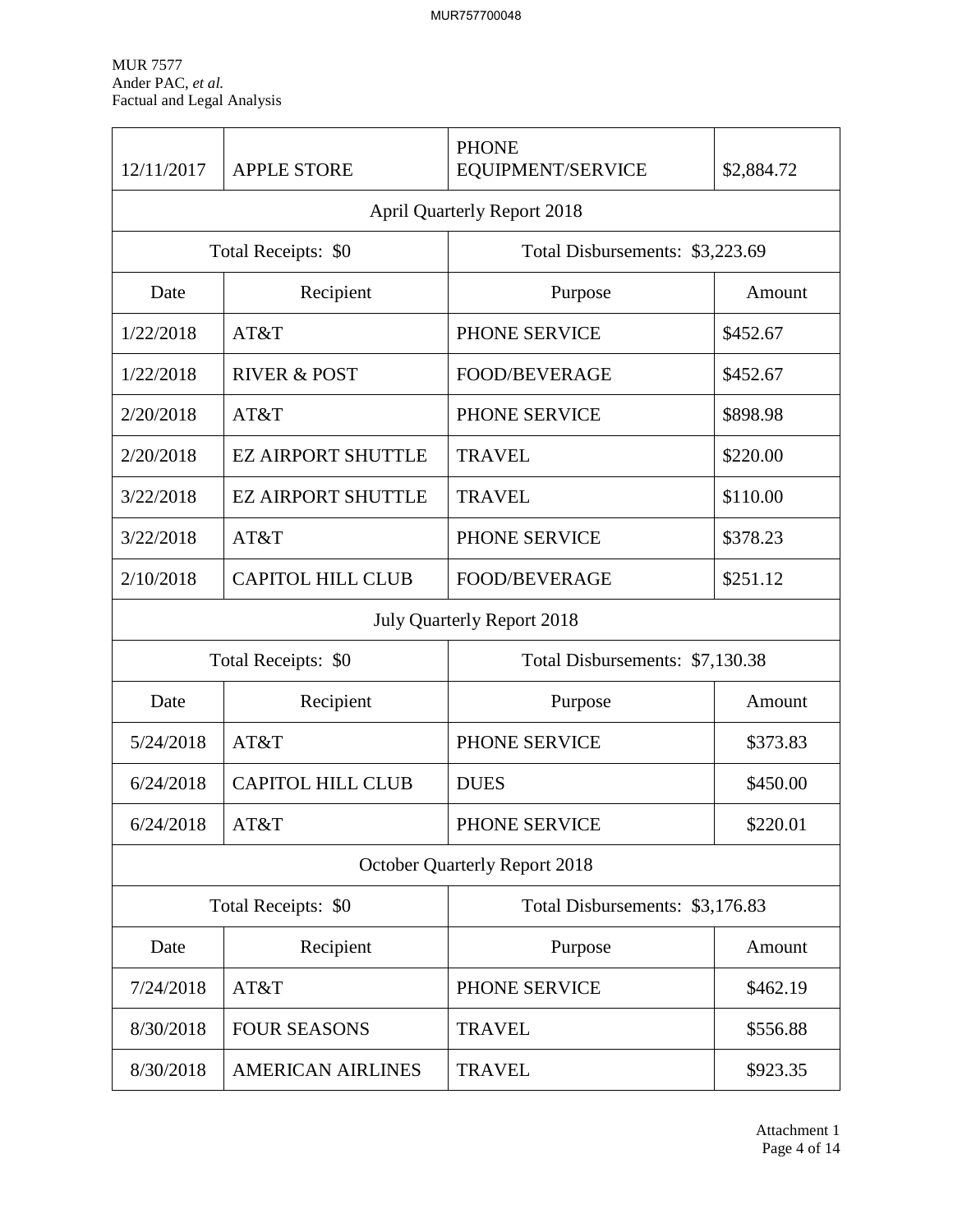| 8/30/2018                                              | AT&T                                                   | PHONE SERVICE                             | \$193.95   |  |
|--------------------------------------------------------|--------------------------------------------------------|-------------------------------------------|------------|--|
| 8/30/2018                                              | <b>VILLAGE HOTEL</b>                                   | <b>TRAVEL</b>                             | \$1,010.89 |  |
| 9/11/2018                                              | <b>BROADMOOR HOTEL</b>                                 | <b>TRAVEL</b>                             | \$1,091.90 |  |
| 9/11/2018                                              | AT&T                                                   | PHONE SERVICE                             | \$374.22   |  |
|                                                        |                                                        | Pre-General Report 2018                   |            |  |
|                                                        | Total Receipts: \$0                                    | Total Disbursements: \$12,071.35          |            |  |
| Date                                                   | Recipient                                              | Purpose                                   | Amount     |  |
| 10/15/2018                                             | AT&T                                                   | PHONE SERVICE                             | \$392.07   |  |
| 10/15/2018                                             | <b>FOUR SEASONS</b>                                    | <b>TRAVEL</b>                             | \$2,770.26 |  |
| 10/15/2018                                             | <b>AMERICAN EXPRESS</b>                                | <b>RENEWAL FEE</b>                        | \$225.00   |  |
| 10/15/2018                                             | WALT DISNEY WORLD<br><b>SERVICES</b>                   | <b>TRAVEL</b>                             | \$2,440.00 |  |
|                                                        |                                                        | Post-General Report 2018                  |            |  |
|                                                        | Total Receipts: \$0<br>Total Disbursements: \$1,186.29 |                                           |            |  |
| Date                                                   | Recipient                                              | Purpose                                   | Amount     |  |
| 11/22/2018                                             | <b>SAN LORENZO</b>                                     | <b>FOOD/BEVERAGE</b>                      | \$233.60   |  |
| 11/22/2018                                             | <b>THE LINE</b>                                        | <b>FOOD/BEVERAGE</b>                      | \$350.40   |  |
| 11/22/2018                                             | <b>GATE HOSPITALITY</b><br><b>GROUP</b>                | <b>TRAVEL</b>                             | \$391.61   |  |
|                                                        |                                                        | <b>Termination Report</b>                 |            |  |
| Total Receipts: \$0<br>Total Disbursements: \$2,846.40 |                                                        |                                           |            |  |
| Date                                                   | Recipient                                              | Purpose                                   | Amount     |  |
| 12/6/2018                                              | <b>CAPITOL HILL CLUB</b>                               | <b>TRAVEL</b>                             | \$25.00    |  |
| 12/6/2018                                              | <b>BISTRO BIS</b>                                      | <b>CATERING/FACILITY</b><br><b>RENTAL</b> | \$1,396.40 |  |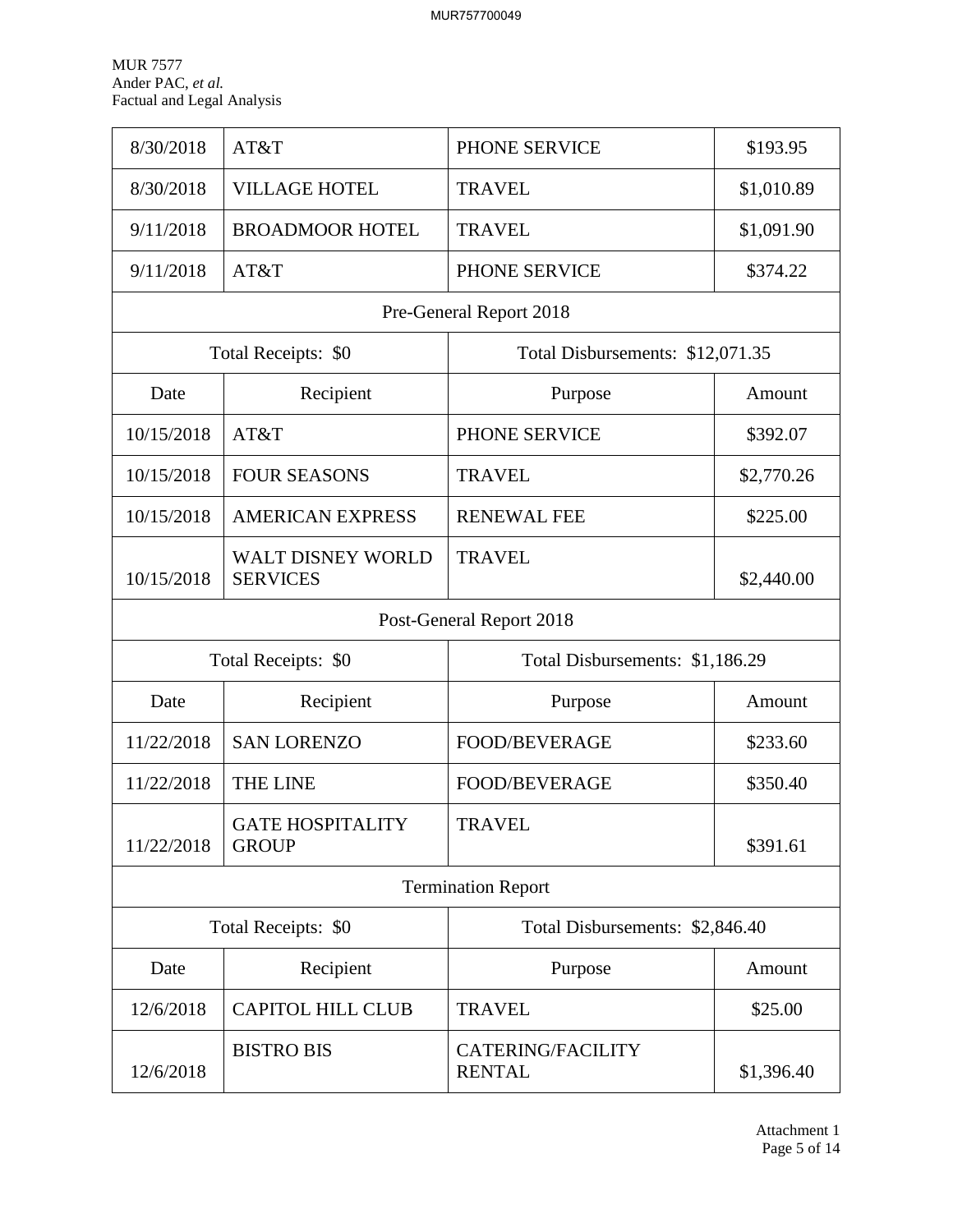| COMPLIANCE CONSULTING<br><b>CROSBY OTTENHOFF</b><br>12/6/2018   GROUP<br>\$1,425.00 |  |
|-------------------------------------------------------------------------------------|--|
|-------------------------------------------------------------------------------------|--|

1

2 In a footnote, the Complaint also alleges that certain travel and meal expenditures made

3 while Crenshaw was still an officeholder might also constitute personal use because Crenshaw

4 for Congress failed to raise any money in the same time period.<sup>[6](#page-21-0)</sup> Those expenses are:

| October Quarterly 2016                                  |                                                      |                                   |            |
|---------------------------------------------------------|------------------------------------------------------|-----------------------------------|------------|
| Total Receipts: \$0                                     |                                                      | Total Disbursements: \$100,980.63 |            |
| Date                                                    | Recipient                                            | Purpose                           | Amount     |
| 8/19/2016                                               | <b>HAMMOCK BEACH</b><br><b>LODGE</b>                 | <b>TRAVEL</b>                     | \$828.38   |
| 9/23/2016                                               | <b>HAMMOCK BEACH</b><br><b>LODGE</b>                 | <b>TRAVEL</b>                     | \$3,612.98 |
| 9/23/2016                                               | <b>BROADMOOR HOTEL</b>                               | <b>TRAVEL</b>                     | \$2,690.53 |
|                                                         | Year-End Report 2016                                 |                                   |            |
| Total Receipts: \$0<br>Total Disbursements: \$79,784.99 |                                                      |                                   |            |
| Date                                                    | Recipient                                            | Purpose                           | Amount     |
| 11/6/2016                                               | <b>HYATT REGENCY</b><br><b>JACKSONVILLE</b>          | <b>TRAVEL</b>                     | \$1,699.96 |
| 9/21/2016                                               | <b>GRAMERCY PARK</b><br><b>HOTEL</b>                 | <b>TRAVEL</b>                     | \$2,411.54 |
| 9/29/2016                                               | <b>TRUMP</b><br><b>INTERNATIONAL</b><br><b>HOTEL</b> | <b>TRAVEL</b>                     | \$1,990.68 |

<span id="page-21-0"></span> $\overline{a}$ 6 *Id.* at n.1. The Complaint notes that Crenshaw for Congress categorized \$38,490 in expenditures for fundraising despite the fact that the committee did not raise any money in this time period. *Id*. The majority of those expenses appear to be a single payment of \$22,507 on November 16, 2016, to Kyle House Group, LLC in Washington, DC.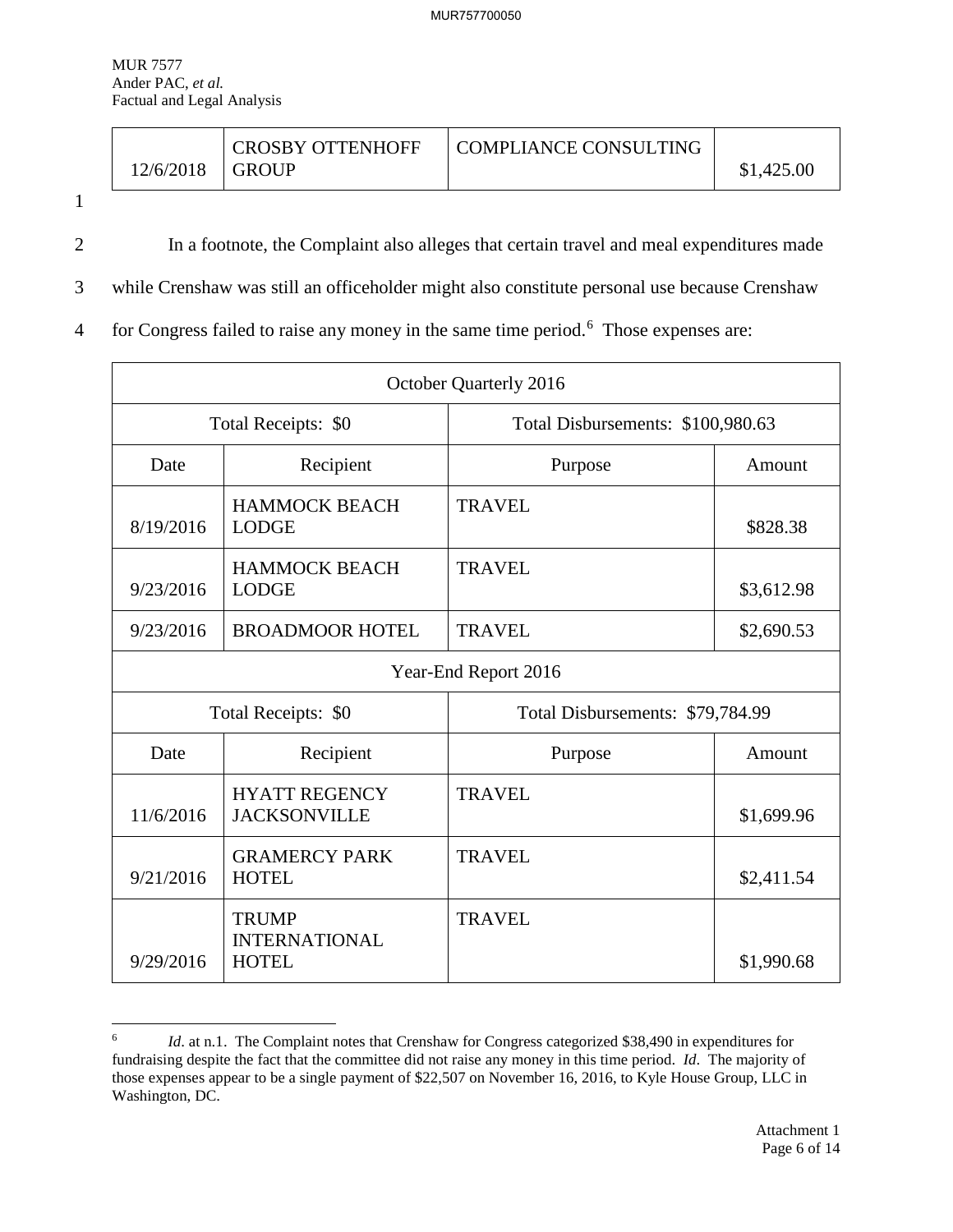| $\mathbf{1}$               | The Response denies converting any funds to personal use and sets forth a brief                                                                                                                                                                                                                                                                                                                              |
|----------------------------|--------------------------------------------------------------------------------------------------------------------------------------------------------------------------------------------------------------------------------------------------------------------------------------------------------------------------------------------------------------------------------------------------------------|
| 2                          | explanation for most of the expenses. <sup>7</sup> The Response contends generally that Ander PAC                                                                                                                                                                                                                                                                                                            |
| 3                          | "operated like any other nonconnected committee. It solicited and received donations. It made                                                                                                                                                                                                                                                                                                                |
| $\overline{4}$             | contributions to candidates. It paid for general PAC operating expenses. It paid for meals,                                                                                                                                                                                                                                                                                                                  |
| 5                          | travel, and other costs associated with attending or hosting events." <sup>8</sup> More specifically, it claims                                                                                                                                                                                                                                                                                              |
| 6                          | that:                                                                                                                                                                                                                                                                                                                                                                                                        |
| 7<br>8<br>9                | The January 2017 food and beverage disbursements were for "thank you events for<br>campaign supporters" and all other meal expenses were for meals at which Ander<br>PAC business was discussed. <sup>9</sup>                                                                                                                                                                                                |
| 10<br>11                   | The January 2017 travel expenses were for campaign staff to wind down the<br>committee. <sup>10</sup>                                                                                                                                                                                                                                                                                                        |
| 12<br>13<br>14<br>15<br>16 | The August 30 and September 11, 2018, expenses for travel were "related to the<br>$\bullet$<br>attendance at Rep. Jerry Moran and Rep. Patrick McHenry events, and ANDER PAC<br>made contributions at both events." <sup>11</sup> Likewise, the October 15, 2018, expenses for<br>travel were for "attendance at a Rep. Kay Granger event, and ANDER PAC made a<br>contribution at the event." <sup>12</sup> |
| 17                         | In addition, Crenshaw submitted an affidavit declaring that he had reviewed the alleged improper                                                                                                                                                                                                                                                                                                             |
| 18                         | disbursements and "based on my personal knowledge of the expenditures, believe each                                                                                                                                                                                                                                                                                                                          |

19 expenditure was related to Crenshaw for Congress and/or ANDER PAC activities and was

- <span id="page-22-1"></span>8 *Id*. at 2.
- <span id="page-22-2"></span>9 *Id*. at 4.
- <span id="page-22-3"></span>10 *Id*.
- <span id="page-22-4"></span>11 *Id*.
- <span id="page-22-5"></span>12 *Id*.

<span id="page-22-0"></span><sup>-&</sup>lt;br>7 Resp. at 3-4.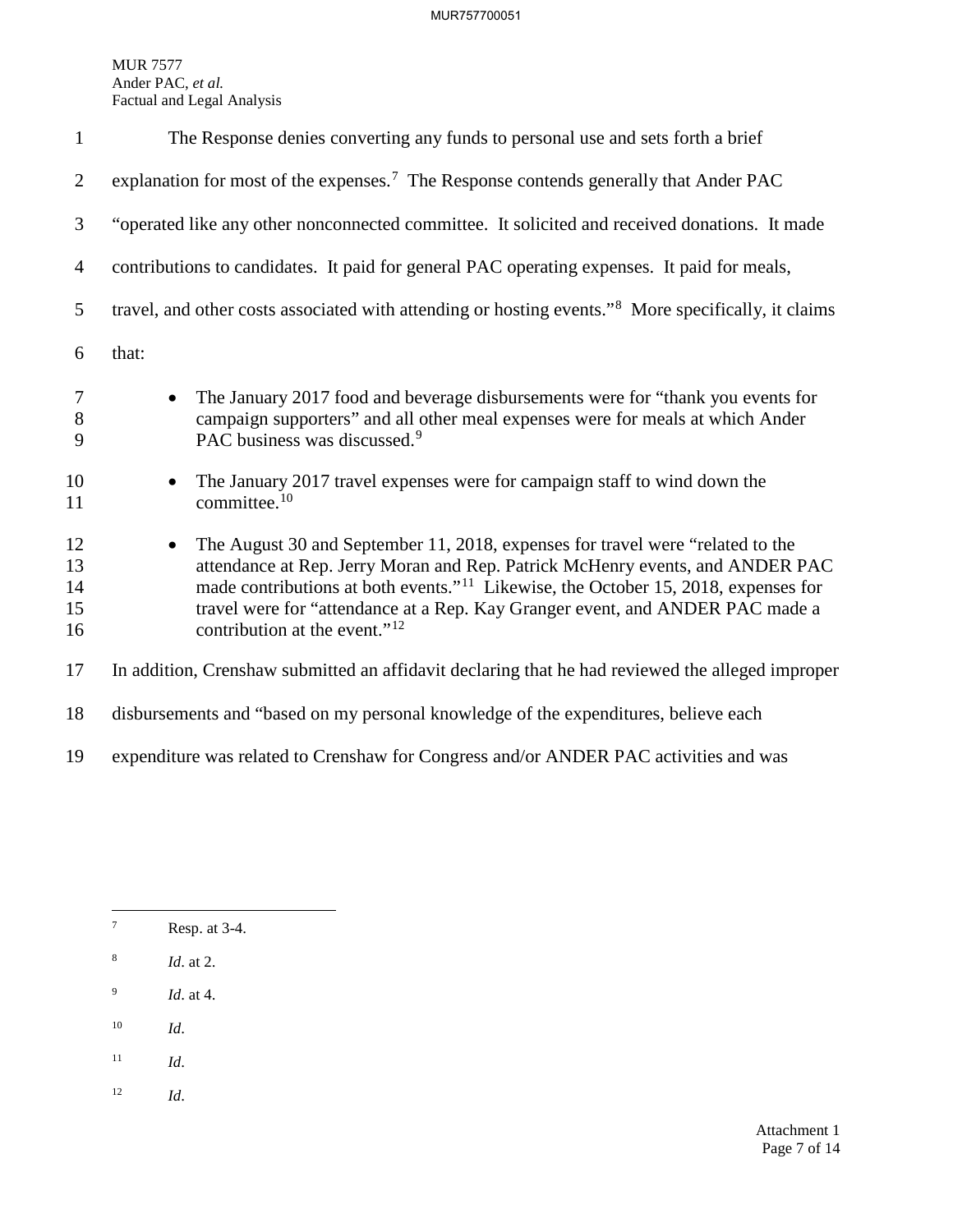1 permissible under the Act."<sup>13</sup> The Response does not specifically address the Complaint's

2 allegation regarding the expenditures made while Crenshaw was still in office.

- 3 **III. LEGAL ANALYSIS**
- 

## 4 **A. Legal Standard**

5 Under the Federal Election Campaign Act of 1971, as amended (the "Act"), a 6 contribution accepted by a candidate may be used for, *inter alia*, "otherwise authorized 7 expenditures in connection with the campaign for Federal office of the candidate."<sup>[14](#page-23-1)</sup> However, a 8 contribution to a candidate shall not be converted by any person to "personal use."<sup>15</sup> "Personal" 9 use" means any use of funds in a campaign account of a present or former candidate to fulfill a 10 commitment, obligation, or expense of any person that would exist irrespective of the 11 candidate's campaign or duties as a Federal officeholder.<sup>16</sup> The Commission's regulations 12 include a non-exhaustive list of personal uses of campaign funds, including household food 13 items, clothing, mortgage, and utility payments.<sup>[17](#page-23-4)</sup> The Commission evaluates other expenses, 14 such as travel, meal, and legal expenses on a case-by-case basis by applying the "irrespective 15 test" to determine whether a personal use violation has occurred.<sup>[18](#page-23-5)</sup>

16 In addition, the Commission's regulations include a list of permissible non-campaign 17 related expenses, including ordinary and necessary expenses incurred in connection with the

<span id="page-23-4"></span><sup>17</sup> 11 C.F.R. § 113.1(g)(1)(i)(A)-(J).

<span id="page-23-5"></span><sup>18</sup> 11 C.F.R. § 113.1(g)(1)(ii).

<span id="page-23-0"></span> $13$ 13 *Id*. Attach. ¶¶ 5-12.

<span id="page-23-1"></span><sup>14 52</sup> U.S.C. § 30114(a).

<span id="page-23-2"></span><sup>&</sup>lt;sup>15</sup> *Id.* § 30114(b)(1).

<span id="page-23-3"></span><sup>16</sup> *Id*. § 30114(b)(2); 11 C.F.R. § 113.1(g); Explanation and Justification for Expenditures; Reports by Political Committees; Personal Use of Campaign Funds, 60 Fed. Reg. 7,862, 7,863 (Feb. 9, 1995) ("Personal Use E&J").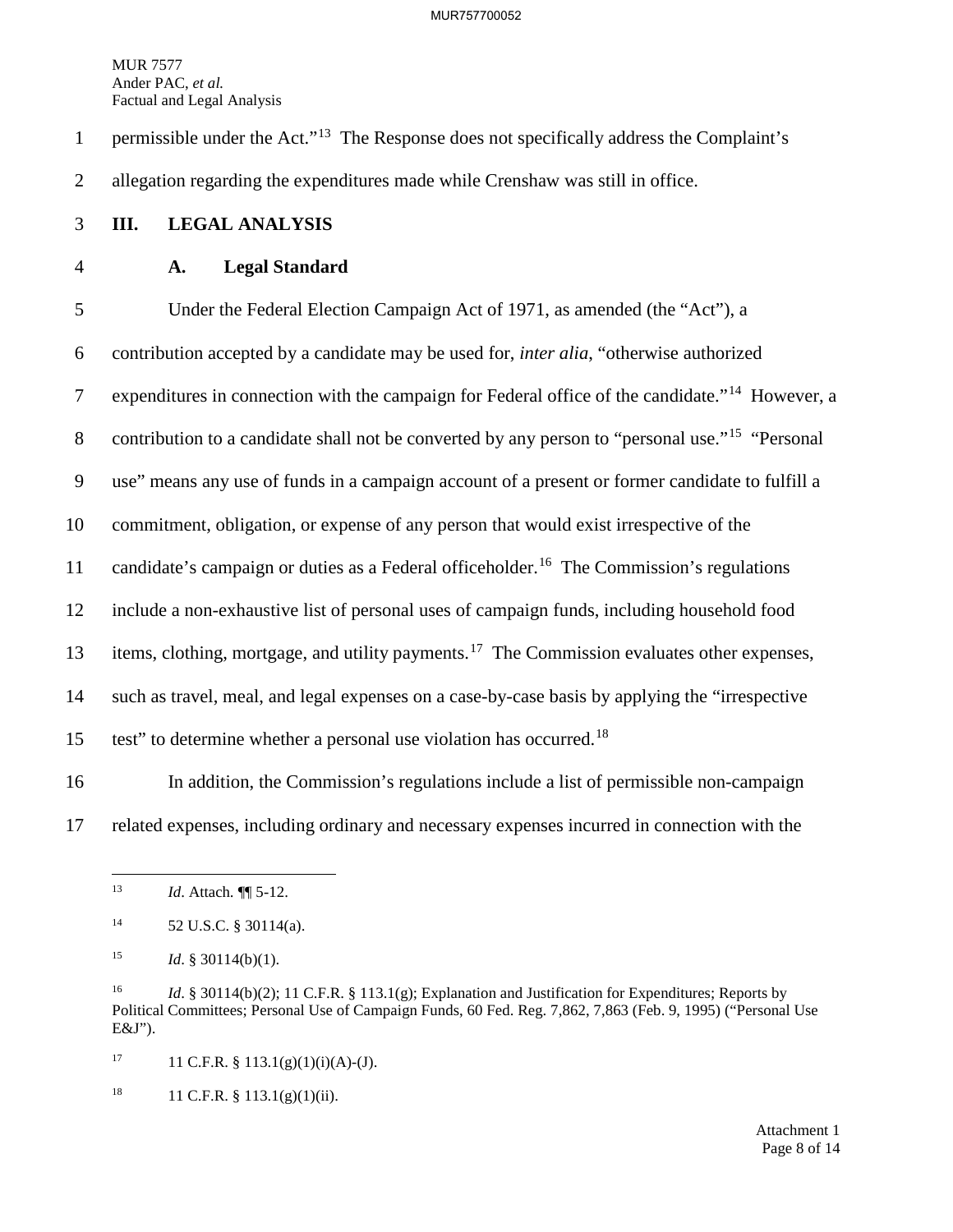| $\mathbf{1}$   | recipient's duties as a federal officeholder, travel costs associated with bona fide official duties      |
|----------------|-----------------------------------------------------------------------------------------------------------|
| 2              | such as speaking engagements, the cost of winding down an office for a period of six months               |
| 3              | after leaving office, and for any other lawful purpose, unless such use is "personal use." <sup>19</sup>  |
| $\overline{4}$ | In Advisory Opinion 2004-03 (Dooley for the Valley), the Commission concluded that a                      |
| 5              | former officeholder may convert a principal campaign committee to a multicandidate committee,             |
| 6              | but "[t]he funds received by the Committee when it was a principal campaign committee                     |
| $\tau$         | must not be converted to the personal use of any individual." <sup>20</sup> Likewise, in Advisory Opinion |
| 8              | 2012-06 (RickPerry.org), the Commission permitted then-Governor Perry's principal campaign                |
| 9              | committee for the 2012 presidential election to convert to a nonconnected committee and to fund           |
| 10             | the nonconnected committee's activities using its remaining primary election funds, to the extent         |
| 11             | the funds were not used for personal use. <sup>21</sup> In Advisory Opinion 1983-27 (McDaniel), the       |
| 12             | Commission concluded that excess campaign funds may be used for a variety of specific                     |
| 13             | purposes, and that such funds donated to a tax-exempt charitable organization could be used to            |
| 14             | defray "ordinary and necessary" expenses incurred by the former candidate in connection with              |
| 15             | his position on the board of that organization, so long as they were not for personal use. <sup>22</sup>  |

<span id="page-24-2"></span>21 Advisory Op. 2012-06 at 2-4.

<span id="page-24-3"></span>22 Advisory Op. 1983-27 at 2.

<span id="page-24-0"></span> $19\,$ 19 11 C.F.R. § 113.2(a)-(e); Explanation and Justification for Final Rules on Use of Campaign Funds for Donations to Non-Federal Candidates and Any Other Lawful Purpose Other than Personal Use, 72 Fed. Reg. 56,245, 56,246 (Oct. 3, 2007) ("Use of Campaign Funds for Donations and Other Lawful Purpose E&J").

<span id="page-24-1"></span><sup>&</sup>lt;sup>20</sup> Advisory Op. 2004-03 has been superseded "to the extent that [it] placed certain limitations on an authorized committee that had converted into a multicandidate committee and its use . . . of funds that had been received when the committee was an authorized committee." *See* Use of Campaign Funds for Donations and Other Lawful Purpose E&J at 56,246.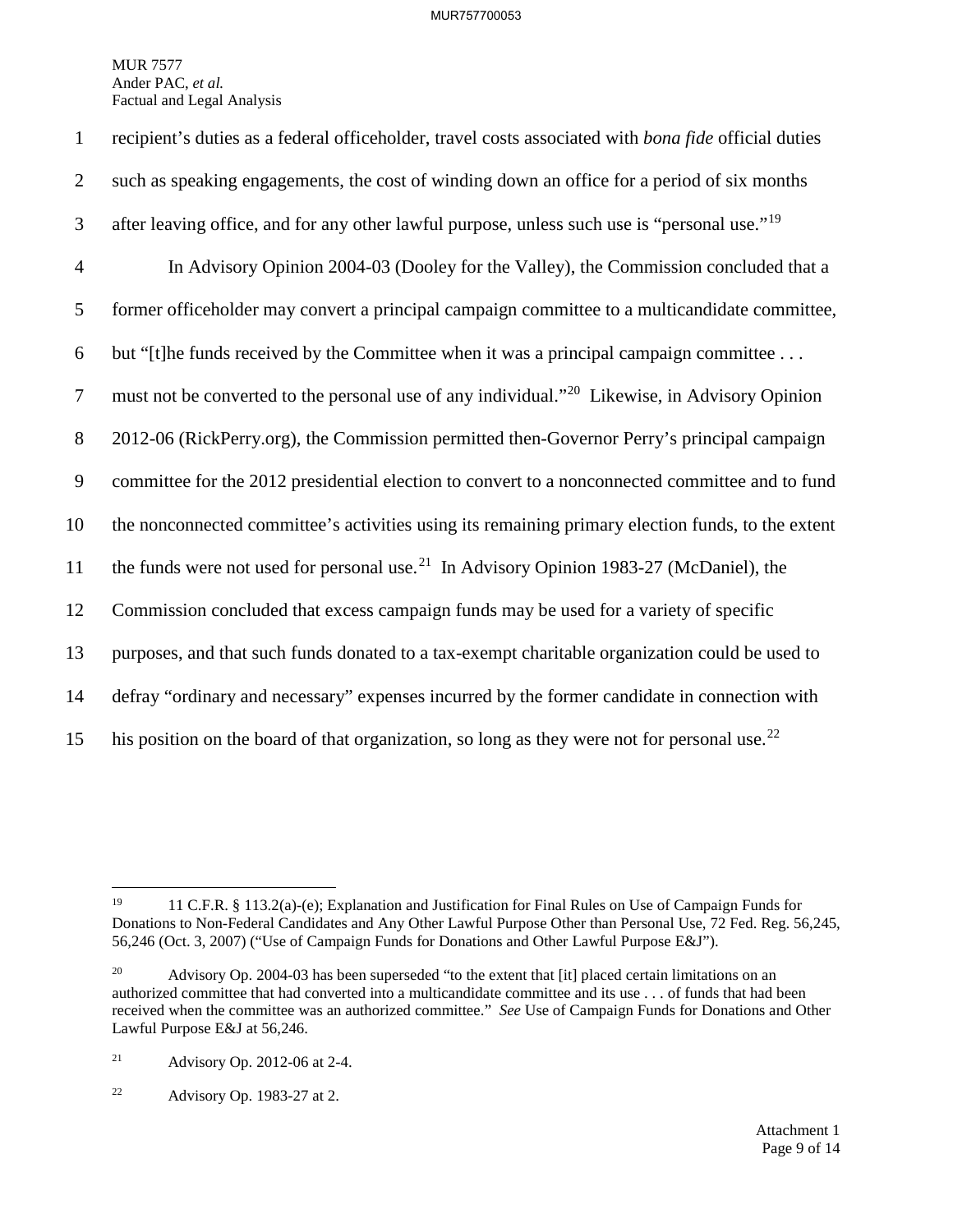| $\mathbf{1}$             | Respondents do not contest that they were barred from converting Ander PAC's funds to                                  |
|--------------------------|------------------------------------------------------------------------------------------------------------------------|
| $\overline{2}$           | personal use. <sup>23</sup> Instead, they argue that "every expenditure the Complaint alleges may have been            |
| 3                        | personal use was related to Crenshaw for Congress or ANDER PAC events." <sup>24</sup>                                  |
| $\overline{4}$<br>5<br>6 | There is Reason to Believe that Respondents Improperly Converted<br><b>B.</b><br><b>Campaign Funds to Personal Use</b> |
| 7                        | Despite Ander PAC's contention that it "solicited and received donations," <sup>25</sup> the                           |
| $8\phantom{.}$           | committee's reports show contributions of only \$450 across the entire period in question. <sup>26</sup>               |
| 9                        | Meanwhile, Ander PAC spent more than one hundred times that amount on disbursements,                                   |
| 10                       | which totaled over \$62,000 from January 2017 through its termination in January 2019. Of that                         |
| 11                       | \$62,000, Ander PAC categorized only \$8,000 as contributions to other committees, leaving more                        |
| 12                       | than \$50,000 of the committee's spending on other items. Based on a review of these expenses                          |
| 13                       | and the Response, the Commission concludes there is reason to believe that the disbursements                           |
| 14                       | specifically described below were made for personal use.                                                               |
| 15                       | First, the travel expenses related to "attendance at Rep. Jerry Moran and Rep. Patrick                                 |
| 16                       | McHenry events" and "attendance at a Rep. Kay Granger event" likely constituted personal use.                          |
| 17                       | The Response attempts to justify these trips by noting that Ander PAC made contributions to all                        |
| 18                       | three candidates. However, as noted above, the Commission has permitted former candidates to                           |

<span id="page-25-0"></span><sup>23</sup> 23 Resp. at 2-3 ("Although it's reasonably clear that after the campaign committee converts to a nonconnected committee, the funds on hand cannot be converted to personal use, the Commission has provided scant guidance on what nonconnected committee activities would be considered personal use."). In 2018, the Commission sought comments on a rulemaking petition to revise and amend 11 C.F.R. §§ 113.1(g) and 113.2 to clarify the permissible use of campaign funds for former candidates and officeholders. Rulemaking Petition: Former Candidates' Personal Use, 83 Fed. Reg. 12,283 (Mar. 21, 2018); Rulemaking Petitions: Former Candidates' Personal Use: Correction, 83 Fed. Reg. 17,509 (Apr. 20, 2018).

<span id="page-25-1"></span> $24$  Resp. at 3.

<span id="page-25-2"></span><sup>25</sup> *Id*. at 2.

<span id="page-25-3"></span><sup>&</sup>lt;sup>26</sup> Ander PAC, Mid-Year Report 2016, at 3.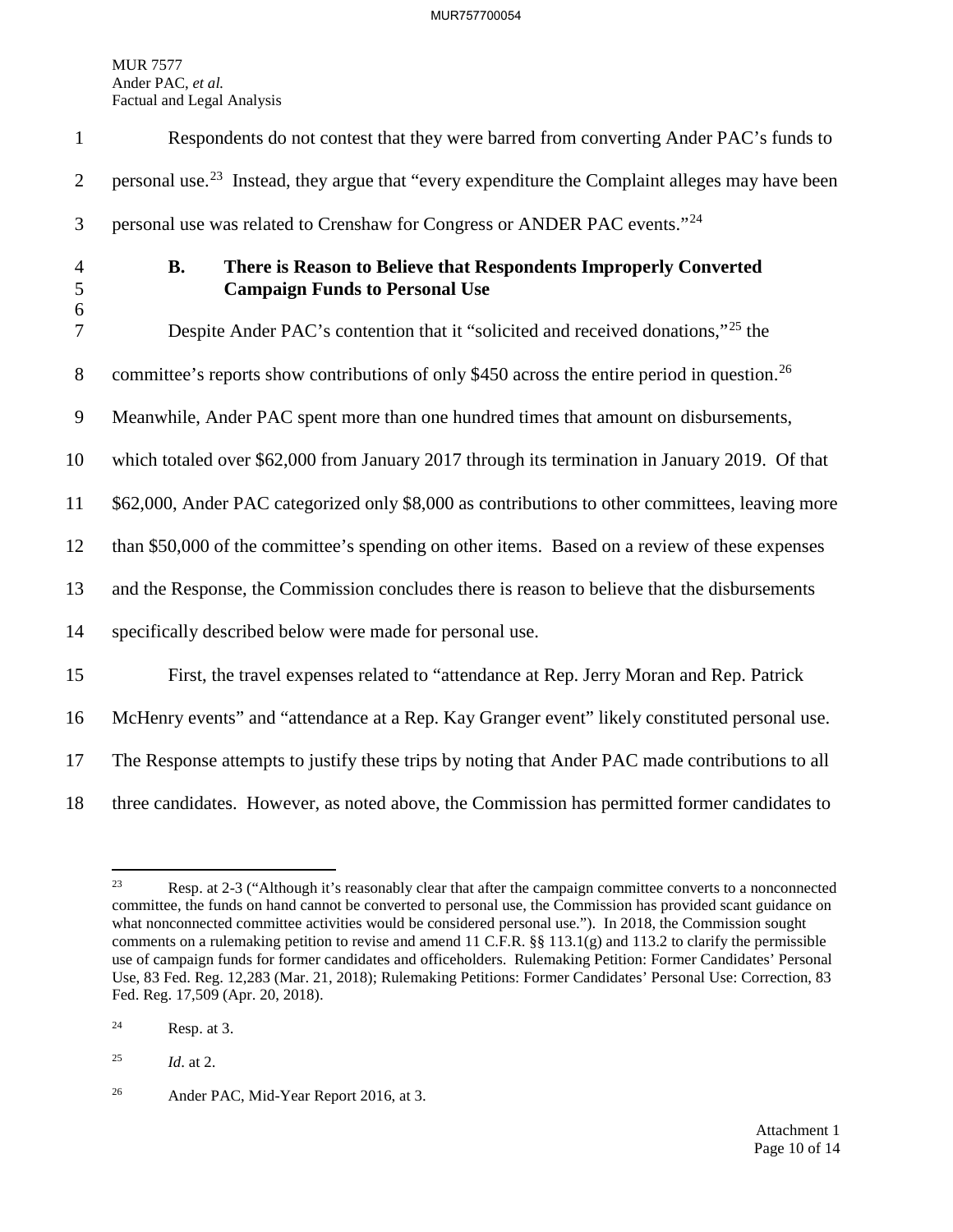| $\mathbf{1}$   | use former campaign funds to cover their own expenses only where such expenses are "ordinary                     |
|----------------|------------------------------------------------------------------------------------------------------------------|
| $\overline{2}$ | and necessary." <sup>27</sup> In MUR 7292 (Stearns), the Commission drew a distinction between the               |
| 3              | permissible purpose of donating money to an organization and the impermissible purpose of                        |
| $\overline{4}$ | traveling to a specific location for the purpose of making that donation. <sup>28</sup> In this case, it appears |
| 5              | Crenshaw spent over \$8,000 traveling to the Four Seasons at Disney World, the Broadmoor                         |
| 6              | Destination Resort in Colorado Springs, and the Biltmore Estate in North Carolina—travel that                    |
| $\tau$         | does not appear necessary to Ander PAC making contributions to these candidates. Similarly,                      |
| 8              | \$440 in disbursements made for airport shuttle transportation and \$392 to a Florida resort do not              |
| 9              | appear to have any purpose related to the functioning of Ander PAC. The Response does not                        |
| 10             | offer an explanation for these charges, and given Crenshaw's status as a retired Congressman,                    |
| 11             | the facts support a reasonable inference that the travel disbursements described here appear to                  |
| 12             | fulfill a comment, obligation, or expense that would exist irrespective of Crenshaw's campaign                   |
| 13             | or duties as a federal officeholder.                                                                             |
| 14             | Second, Ander PAC's payment of \$450 for membership dues at Capitol Hill Club appear                             |
| 15             | to constitute personal use. Generally speaking, candidates or federal officeholders may pay                      |
| 16             | membership dues in an organization that may have political interests "in order to maintain                       |
| 17             | political contacts with constituents or the business community." <sup>29</sup> The Commission, however,          |
| 18             | has found that a former congressman, who was neither a candidate nor a current officeholder at                   |
| 19             | the time of the challenged disbursements, violated the personal use provision in connection with                 |

<span id="page-26-0"></span> $27\,$ 27 Advisory Opinion 1983-27 at 2.

<span id="page-26-1"></span><sup>28</sup> *See id.* at 10 ("While the Committee could permissibly make charitable donations to a group such as Awakening, Inc., which appears to be a section 501(c)(3) organization, at least some portion of these payments appear to be in exchange for Stearns to attend and eat meals at Awakening's annual conferences and thus were not donations within the scope of 11 C.F.R.  $\S$  113.1(g)(2).").

<span id="page-26-2"></span><sup>29</sup> *See* 11 C.F.R. § 113.1(g)(1)(i)(G); Personal Use E&J, 60 Fed. Reg. at 7,866.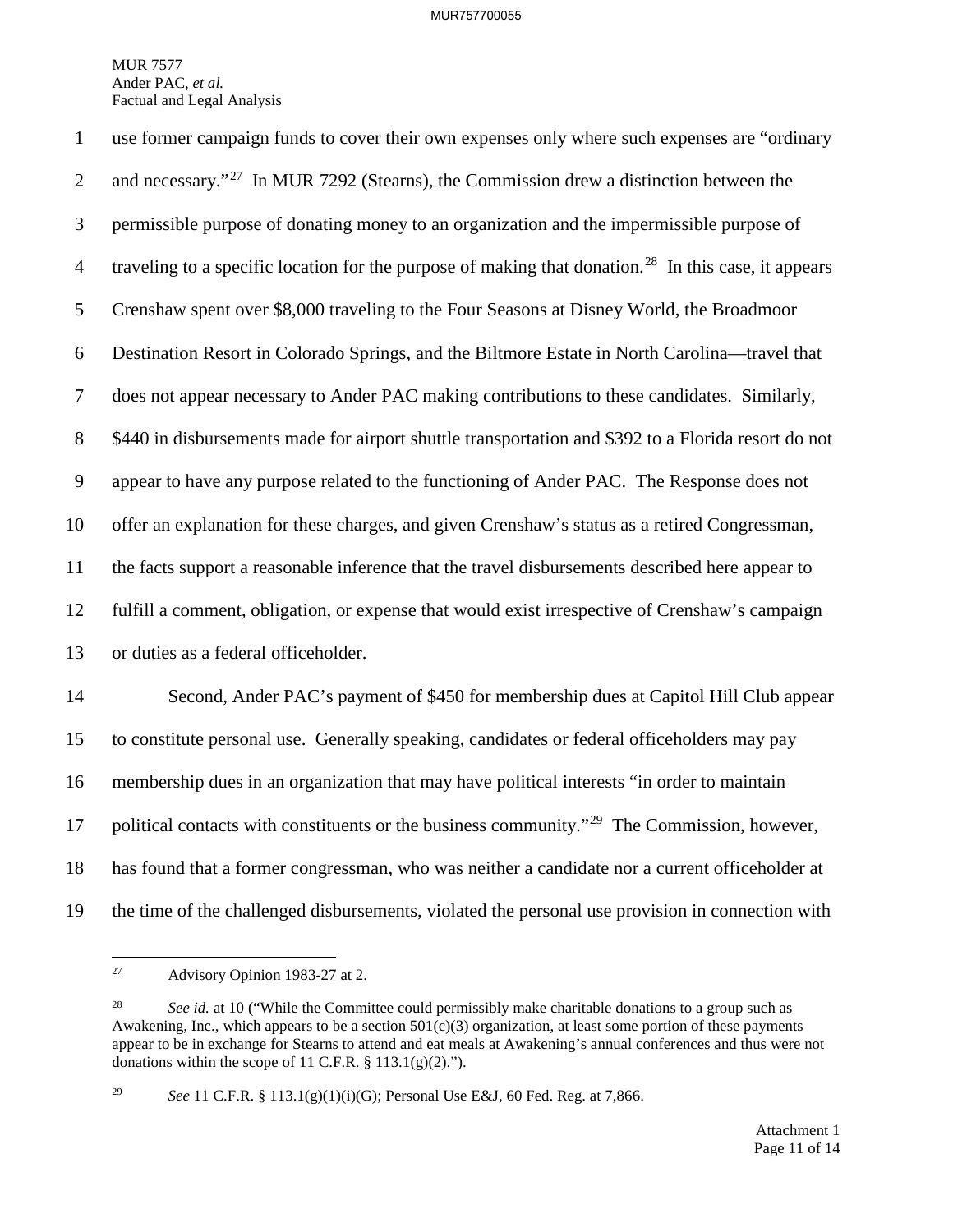1 social club membership dues and fees, as well as lodging and meal expenses at a conference,

2 because such expenses would have existed irrespective of his former duties as a federal

 $3$  officeholder.  $30$ 

4 Finally, the meal expenses Ander PAC incurred after January 2017 appear to have been 5 made for personal use. Meals, like travel, fall into the category of expenditures that are not *per*  6 *se* personal use, and instead require inquiry into whether they "would exist irrespective of the 7 candidate's election campaign or individual's duties as a holder of Federal office."<sup>[31](#page-27-1)</sup> In this 8 case, for meal expenses in January 2017, the time during which the committee was winding 9 down the campaign, the Response is able to articulate a specific purpose for those expenses, 10 stating that they were made for "thank you events for campaign supporters."<sup>[32](#page-27-2)</sup> In contrast, for 11 meal expenses after that time, the Response generally states that that such expenses were to 12 discuss "Ander PAC purposes" or "Ander PAC business,"<sup>[33](#page-27-3)</sup> without more. Given that Ander 13 PAC received only two contributions totaling \$450 and made only three contributions totaling 14 \$8,000 over its entire existence, it is difficult to determine whether Ander PAC's more than 15 \$3,000 in spending on food and beverages were related to ordinary and necessary expenses of the 16 committee.



17 In sum, the record suggests that the following expenses were personal use:

<span id="page-27-0"></span> $30<sup>°</sup>$ Factual & Legal Analysis at 9-11, MUR 7292 (Stearns).

<span id="page-27-1"></span> $31$  52 U.S.C. § 30114(b).

<span id="page-27-2"></span> $32$  Resp. at 4.

<span id="page-27-3"></span><sup>33</sup> *Id*. at 3-4.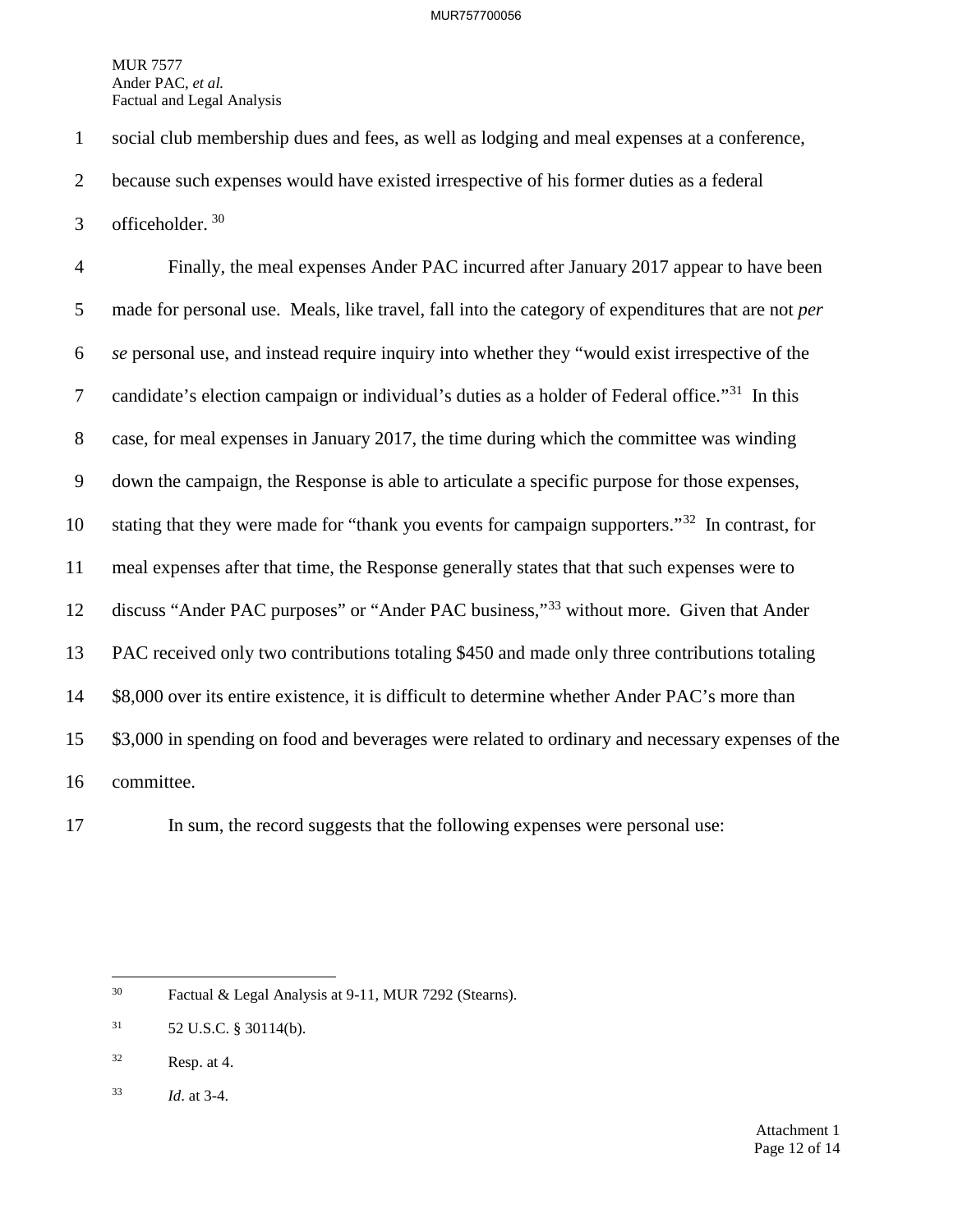1

| Date       | Recipient                                   | Purpose                                   | Amount      |
|------------|---------------------------------------------|-------------------------------------------|-------------|
| 6/27/2017  | <b>CAPITOL HILL CLUB</b>                    | <b>FOOD/BEVERAGE</b>                      | \$412.00    |
| 9/26/2017  | <b>EZ AIRPORT SHUTTLE</b>                   | <b>TRAVEL</b>                             | \$55.00     |
| 12/12/2017 | <b>EZ AIRPORT SHUTTLE</b>                   | <b>TRAVEL</b>                             | \$55.00     |
| 1/22/2018  | <b>RIVER &amp; POST</b>                     | <b>FOOD/BEVERAGE</b>                      | \$452.67    |
| 2/10/2018  | <b>CAPITOL HILL CLUB</b>                    | <b>FOOD/BEVERAGE</b>                      | \$251.12    |
| 2/20/2018  | <b>EZ AIRPORT SHUTTLE</b>                   | <b>TRAVEL</b>                             | \$220.00    |
| 3/22/2018  | <b>EZ AIRPORT SHUTTLE</b>                   | <b>TRAVEL</b>                             | \$110.00    |
| 6/24/2018  | <b>CAPITOL HILL CLUB</b>                    | <b>DUES</b>                               | \$450.00    |
| 8/30/2018  | <b>FOUR SEASONS</b>                         | <b>TRAVEL</b>                             | \$556.88    |
| 8/30/2018  | <b>AMERICAN AIRLINES</b>                    | <b>TRAVEL</b>                             | \$923.35    |
| 8/30/2018  | <b>VILLAGE HOTEL</b>                        | <b>TRAVEL</b>                             | \$1,010.89  |
| 9/11/2018  | <b>BROADMOOR HOTEL</b>                      | <b>TRAVEL</b>                             | \$1,091.90  |
| 10/15/2018 | <b>FOUR SEASONS</b>                         | <b>TRAVEL</b>                             | \$2,770.26  |
| 10/15/2018 | <b>WALT DISNEY WORLD</b><br><b>SERVICES</b> | <b>TRAVEL</b>                             | \$2,440.00  |
| 11/22/2018 | <b>GATE HOSPITALITY</b><br><b>GROUP</b>     | <b>TRAVEL</b>                             | \$391.61    |
| 11/22/2018 | <b>SAN LORENZO</b>                          | <b>FOOD/BEVERAGE</b>                      | \$233.60    |
| 11/22/2018 | THE LINE                                    | <b>FOOD/BEVERAGE</b>                      | \$350.40    |
| 12/6/2018  | <b>CAPITOL HILL CLUB</b>                    | <b>TRAVEL</b>                             | \$25.00     |
| 12/6/2018  | <b>BISTRO BIS</b>                           | <b>CATERING/FACILITY</b><br><b>RENTAL</b> | \$1,396.40  |
| Total      |                                             |                                           | \$13,196.08 |